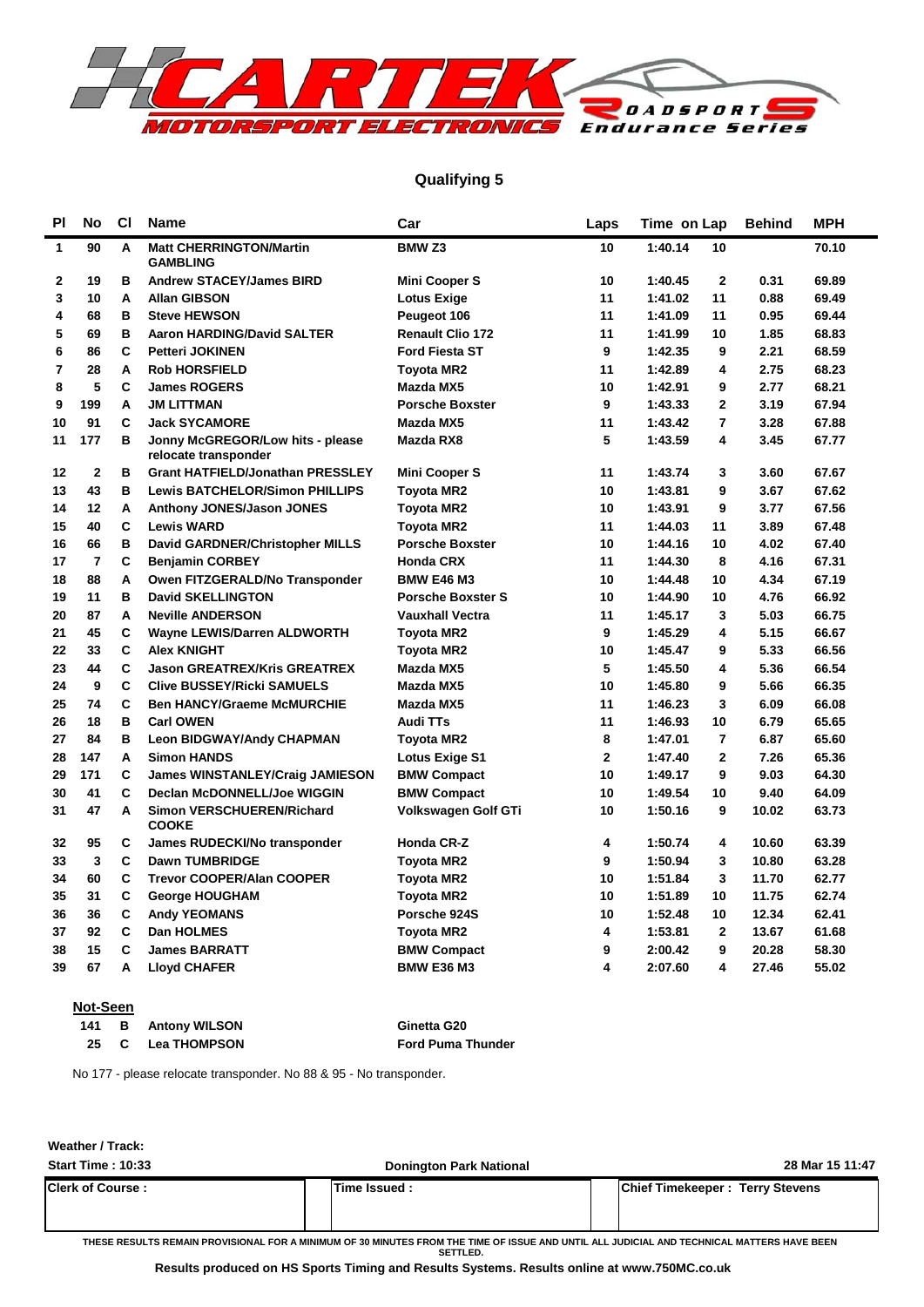## **750MC Cartek Roadsports Series**

## **LAP TIMES - Qualifying 5**

| $\overline{2}$ |           | <b>Grant HATFIELD</b>                                                                                                    |                |                                                                                                                                                                                                                                                                                                                                                                                                                         |                                                                                                                                                                                                                                                                                                                                    |                                                                                   |                                |       |                           |                                           |
|----------------|-----------|--------------------------------------------------------------------------------------------------------------------------|----------------|-------------------------------------------------------------------------------------------------------------------------------------------------------------------------------------------------------------------------------------------------------------------------------------------------------------------------------------------------------------------------------------------------------------------------|------------------------------------------------------------------------------------------------------------------------------------------------------------------------------------------------------------------------------------------------------------------------------------------------------------------------------------|-----------------------------------------------------------------------------------|--------------------------------|-------|---------------------------|-------------------------------------------|
|                | Lap<br>11 | <b>Contract 1. All Streets</b><br>12:02.59<br>1:46.33                                                                    |                | $2 \t 3$                                                                                                                                                                                                                                                                                                                                                                                                                |                                                                                                                                                                                                                                                                                                                                    | 4 5 6 7<br>1:50.89  1:43.74  1:46.24  1:44.99  1:47.35  1:48.28  2:55.10  1:45.41 |                                | $8 -$ | $9^{\circ}$               | $\sim$ 10<br>1:43.95                      |
| $\mathbf{3}$   |           | <b>Dawn TUMBRIDGE</b>                                                                                                    |                |                                                                                                                                                                                                                                                                                                                                                                                                                         |                                                                                                                                                                                                                                                                                                                                    |                                                                                   |                                |       |                           |                                           |
|                | Lap       | $\sim$ 1<br>1  2:11.80  2:05.25  1:50.94  1:58.30  1:59.64  3:56.17  2:35.76  1:57.67  1:55.46                           | $\overline{2}$ | $\overline{\mathbf{3}}$                                                                                                                                                                                                                                                                                                                                                                                                 |                                                                                                                                                                                                                                                                                                                                    | 4 5 6 7                                                                           |                                |       | $\overline{9}$<br>$8 - 8$ | 10                                        |
| 5              |           | <b>James ROGERS</b>                                                                                                      |                |                                                                                                                                                                                                                                                                                                                                                                                                                         |                                                                                                                                                                                                                                                                                                                                    |                                                                                   |                                |       |                           |                                           |
|                |           | Lap 1 2 3 4 5 6 7<br>1   1:58.44   1:54.45   1:43.72   1:50.47   1:55.54   1:48.29   1:48.70   1:43.84                   |                |                                                                                                                                                                                                                                                                                                                                                                                                                         |                                                                                                                                                                                                                                                                                                                                    |                                                                                   |                                | $8 -$ | $\overline{9}$<br>1:42.91 | $\blacksquare$ 10<br>1:44.50              |
| $\overline{7}$ |           | <b>Benjamin CORBEY</b>                                                                                                   |                |                                                                                                                                                                                                                                                                                                                                                                                                                         |                                                                                                                                                                                                                                                                                                                                    |                                                                                   |                                |       |                           |                                           |
|                |           | Lap 1<br>1 2:05.61 1:49.14 1:45.25 1:45.20 1:47.65 1:45.56 1:46.13 1:44.30 1:47.09<br>11  1:46.02                        | 2 <sup>1</sup> | 3 <sup>7</sup>                                                                                                                                                                                                                                                                                                                                                                                                          |                                                                                                                                                                                                                                                                                                                                    | 4 5 6 7                                                                           |                                |       | $8^{\circ}$               | $9 \t 10$<br>1:44.72                      |
| 9              |           | <b>Clive BUSSEY</b>                                                                                                      |                |                                                                                                                                                                                                                                                                                                                                                                                                                         |                                                                                                                                                                                                                                                                                                                                    |                                                                                   |                                |       |                           |                                           |
|                | Lap       | $\sim$ $\sim$ 1<br>1 2:08.62 1:51.43 1:55.21 1:48.88 1:47.52 1:52.10 1:46.17 1:47.35 1:45.80                             |                |                                                                                                                                                                                                                                                                                                                                                                                                                         |                                                                                                                                                                                                                                                                                                                                    | $2 \qquad 3 \qquad 4 \qquad 5 \qquad 6 \qquad 7$                                  |                                |       | $8 - 1$                   | $9 \t 10$<br>1:52.33                      |
| 10             |           | <b>Allan GIBSON</b>                                                                                                      |                |                                                                                                                                                                                                                                                                                                                                                                                                                         |                                                                                                                                                                                                                                                                                                                                    |                                                                                   |                                |       |                           |                                           |
|                | 11        | Lap 1<br>1 2:04.85<br>1:41.02                                                                                            | 1:48.30        | 1:45.59                                                                                                                                                                                                                                                                                                                                                                                                                 |                                                                                                                                                                                                                                                                                                                                    | $2 \qquad 3 \qquad 4 \qquad 5 \qquad 6 \qquad 7$                                  |                                | $8 -$ | $9^{\circ}$<br>1:46.72    | $\blacksquare$ 10<br>1:42.59              |
| 11             |           | <b>David SKELLINGTON</b>                                                                                                 |                |                                                                                                                                                                                                                                                                                                                                                                                                                         |                                                                                                                                                                                                                                                                                                                                    |                                                                                   |                                |       |                           |                                           |
|                |           | $Lap$ 1<br>1 2:03.25 1:50.35 1:48.74 1:49.92 3:43.91 1:55.12 1:46.90 1:46.61                                             | $2^{\circ}$    | 3 <sup>7</sup>                                                                                                                                                                                                                                                                                                                                                                                                          |                                                                                                                                                                                                                                                                                                                                    | 4 5 6 7                                                                           |                                |       | $9^{\circ}$<br>1:45.19    | $\blacksquare$ 10<br>1:44.90              |
| 12             |           | <b>Anthony JONES</b>                                                                                                     |                |                                                                                                                                                                                                                                                                                                                                                                                                                         |                                                                                                                                                                                                                                                                                                                                    |                                                                                   |                                |       |                           |                                           |
|                |           | Lap 1<br>1 2:06.10 1:51.44 1:49.01 1:45.18 1:45.67 1:53.19 3:44.73 1:46.82                                               |                | 3 <sup>7</sup><br>$\overline{\mathbf{2}}$ and $\overline{\mathbf{2}}$ and $\overline{\mathbf{2}}$ and $\overline{\mathbf{2}}$ and $\overline{\mathbf{2}}$ and $\overline{\mathbf{2}}$ and $\overline{\mathbf{2}}$ and $\overline{\mathbf{2}}$ and $\overline{\mathbf{2}}$ and $\overline{\mathbf{2}}$ and $\overline{\mathbf{2}}$ and $\overline{\mathbf{2}}$ and $\overline{\mathbf{2}}$ and $\overline{\mathbf{2}}$ a | $\overline{4}$ and $\overline{4}$ and $\overline{4}$ and $\overline{4}$ and $\overline{4}$ and $\overline{4}$ and $\overline{4}$ and $\overline{4}$ and $\overline{4}$ and $\overline{4}$ and $\overline{4}$ and $\overline{4}$ and $\overline{4}$ and $\overline{4}$ and $\overline{4}$ and $\overline{4}$ and $\overline{4}$ and | $5^{\circ}$                                                                       | $6 \qquad \qquad$<br>$7 \pm 7$ | 8     | 1:43.91                   | $9^{\circ}$<br>10 <sup>°</sup><br>1:45.56 |
| 15             |           | <b>James BARRATT</b>                                                                                                     |                |                                                                                                                                                                                                                                                                                                                                                                                                                         |                                                                                                                                                                                                                                                                                                                                    |                                                                                   |                                |       |                           |                                           |
|                |           | Lap 1 2 3 4 5 6 7 8 9<br>1 2:28.83 2:14.70 2:04.05 2:10.32 2:12.41 2:06.51 2:24.91 2:05.47 2:00.42                       |                |                                                                                                                                                                                                                                                                                                                                                                                                                         |                                                                                                                                                                                                                                                                                                                                    |                                                                                   |                                |       |                           | 10                                        |
| 18             |           | <b>Carl OWEN</b>                                                                                                         |                |                                                                                                                                                                                                                                                                                                                                                                                                                         |                                                                                                                                                                                                                                                                                                                                    |                                                                                   |                                |       |                           |                                           |
|                | Lap       | 1 2 3 4 5 6 7 8 9 10<br>1 2:05.30 1:50.22 1:50.37 1:48.87 1:52.68 2:12.52 1:48.52 1:56.94 2:06.56 1:46.93<br>11  1:49.73 |                |                                                                                                                                                                                                                                                                                                                                                                                                                         |                                                                                                                                                                                                                                                                                                                                    |                                                                                   |                                |       |                           |                                           |
| 19             |           | <b>Andrew STACEY</b>                                                                                                     |                |                                                                                                                                                                                                                                                                                                                                                                                                                         |                                                                                                                                                                                                                                                                                                                                    |                                                                                   |                                |       |                           |                                           |
|                |           | Lap 1 2 3 4 5 6 7 8 9 10<br>4:01.45  1:40.45  1:42.29  1:45.93  1:43.05  1:48.88  2:58.75  1:48.57  1:49.04  1:53.20     |                |                                                                                                                                                                                                                                                                                                                                                                                                                         |                                                                                                                                                                                                                                                                                                                                    |                                                                                   |                                |       |                           |                                           |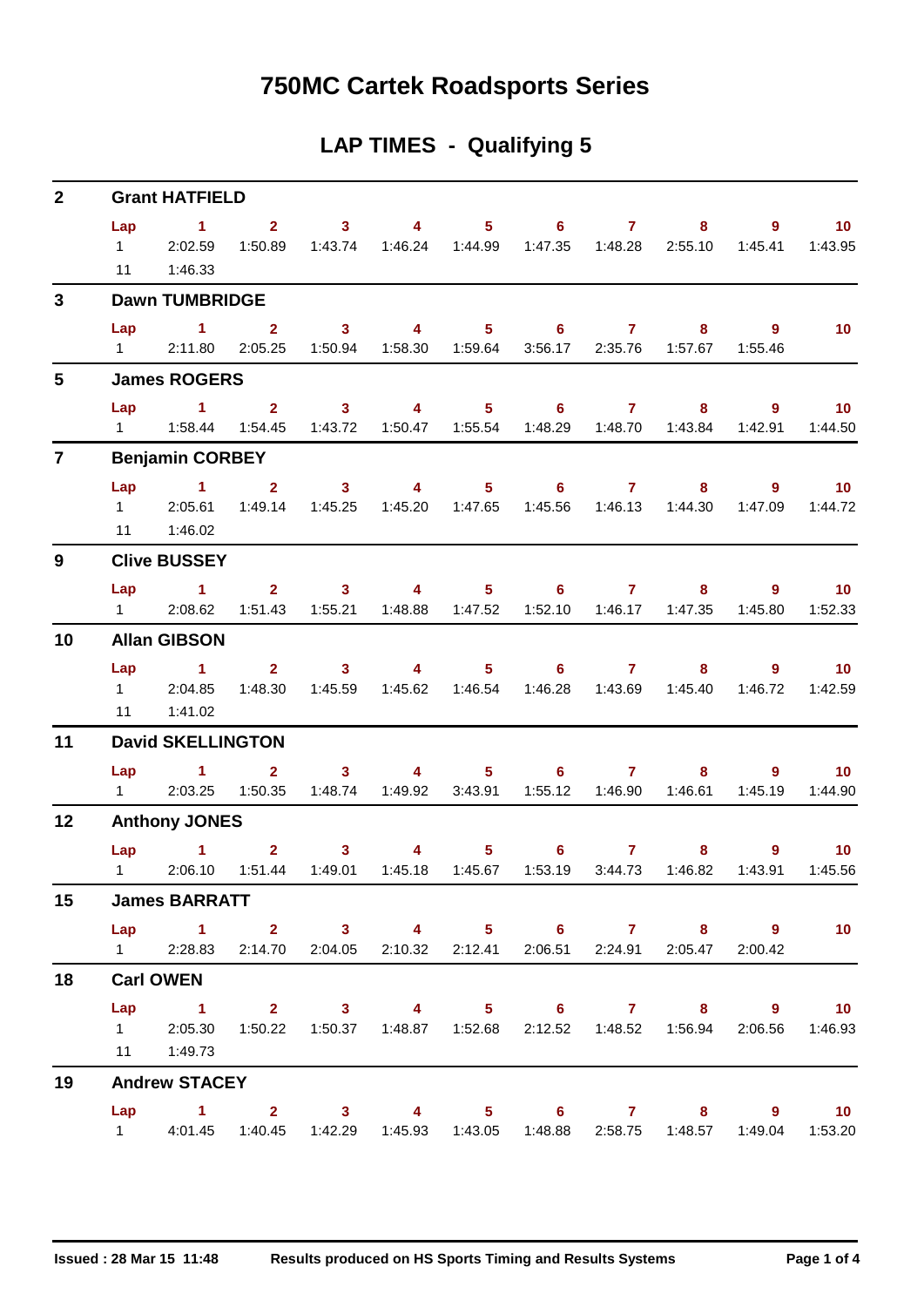| 28 |                       | <b>Rob HORSFIELD</b>                                                                                                              |                  |                                                                                                                                                                                                                                                                                                                                                                                                       |                           |         |                                                                        |         |                           |                         |                            |
|----|-----------------------|-----------------------------------------------------------------------------------------------------------------------------------|------------------|-------------------------------------------------------------------------------------------------------------------------------------------------------------------------------------------------------------------------------------------------------------------------------------------------------------------------------------------------------------------------------------------------------|---------------------------|---------|------------------------------------------------------------------------|---------|---------------------------|-------------------------|----------------------------|
|    | Lap<br>11             | $\sim$ 1<br>1:43.64                                                                                                               |                  | 1:47.00  1:49.83                                                                                                                                                                                                                                                                                                                                                                                      |                           |         | 2 3 4 5 6 7                                                            |         |                           | $8 - 1$                 | $9 \t 10$<br>1:44.46       |
| 31 |                       | <b>George HOUGHAM</b>                                                                                                             |                  |                                                                                                                                                                                                                                                                                                                                                                                                       |                           |         |                                                                        |         |                           |                         |                            |
|    | Lap                   | 1 2 3 4 5 6 7 8 9 10<br>1 2:03.64 2:07.28 2:01.97 2:09.95 2:01.93 1:58.27 1:55.34 1:51.90 1:54.60 1:51.89                         |                  |                                                                                                                                                                                                                                                                                                                                                                                                       |                           |         |                                                                        |         |                           |                         |                            |
| 33 |                       | <b>Alex KNIGHT</b>                                                                                                                |                  |                                                                                                                                                                                                                                                                                                                                                                                                       |                           |         |                                                                        |         |                           |                         |                            |
|    | Lap                   | $\sim$ $\sim$ 1<br>1   1:55.06   1:52.51   1:47.35   1:46.82   1:45.95   1:48.22   3:08.48   1:48.28   1:45.47   1:47.14          |                  |                                                                                                                                                                                                                                                                                                                                                                                                       |                           |         | 2 3 4 5 6 7 8 9 10                                                     |         |                           |                         |                            |
| 36 |                       | <b>Andy YEOMANS</b>                                                                                                               |                  |                                                                                                                                                                                                                                                                                                                                                                                                       |                           |         |                                                                        |         |                           |                         |                            |
|    | $1 \quad \Box$        | Lap 1 2 3 4 5 6 7 8 9 10<br>2:10.45                                                                                               | 1:53.81          |                                                                                                                                                                                                                                                                                                                                                                                                       |                           |         | 1:57.06  2:03.32  1:57.05  1:56.00  1:54.69  1:59.53                   |         |                           |                         | 1:57.24  1:52.48           |
| 40 |                       | <b>Lewis WARD</b>                                                                                                                 |                  |                                                                                                                                                                                                                                                                                                                                                                                                       |                           |         |                                                                        |         |                           |                         |                            |
|    | Lap<br>$1 \quad \Box$ | 1 2 3 4 5 6 7 8<br>2:10.69<br>11  1:44.03                                                                                         |                  |                                                                                                                                                                                                                                                                                                                                                                                                       |                           |         | 1:58.98  1:50.14  1:47.48  1:51.41  1:50.37  2:00.94  1:52.56  1:47.99 |         |                           |                         | $9 \t 10$<br>1:46.66       |
| 41 |                       | <b>Declan McDONNELL</b>                                                                                                           |                  |                                                                                                                                                                                                                                                                                                                                                                                                       |                           |         |                                                                        |         |                           |                         |                            |
|    | $1 \quad \Box$        | Lap 1 2 3 4 5 6 7 8 9 10                                                                                                          | 2:13.95 1:56.31  |                                                                                                                                                                                                                                                                                                                                                                                                       |                           |         |                                                                        |         | 2:38.39  1:55.26  2:07.91 | 1:53.01                 | 1:49.54                    |
| 43 |                       | <b>Lewis BATCHELOR</b>                                                                                                            |                  |                                                                                                                                                                                                                                                                                                                                                                                                       |                           |         |                                                                        |         |                           |                         |                            |
|    | $1 \quad \Box$        | Lap 1 2 3 4 5 6 7                                                                                                                 | 2:05.76  1:48.82 |                                                                                                                                                                                                                                                                                                                                                                                                       | 1:48.11  1:47.13  1:46.18 |         | 1:48.39                                                                | 4:10.15 | 1:48.55                   | $8 - 1$<br>9<br>1:43.81 | $\overline{10}$<br>1:45.14 |
| 44 |                       | <b>Jason GREATREX</b>                                                                                                             |                  |                                                                                                                                                                                                                                                                                                                                                                                                       |                           |         |                                                                        |         |                           |                         |                            |
|    |                       | Lap 1<br>1   1:54.68   1:48.09   1:48.34                                                                                          |                  | $\overline{\mathbf{2}}$ and $\overline{\mathbf{2}}$ and $\overline{\mathbf{2}}$ and $\overline{\mathbf{2}}$ and $\overline{\mathbf{2}}$ and $\overline{\mathbf{2}}$ and $\overline{\mathbf{2}}$ and $\overline{\mathbf{2}}$ and $\overline{\mathbf{2}}$ and $\overline{\mathbf{2}}$ and $\overline{\mathbf{2}}$ and $\overline{\mathbf{2}}$ and $\overline{\mathbf{2}}$ and $\overline{\mathbf{2}}$ a | $3 \t 4$<br>1:45.50       | 1:54.22 | $5 \t\t 6 \t\t 7$                                                      |         | 8 <sup>1</sup>            | $9^{\circ}$             | 10                         |
| 45 |                       | <b>Wayne LEWIS</b>                                                                                                                |                  |                                                                                                                                                                                                                                                                                                                                                                                                       |                           |         |                                                                        |         |                           |                         |                            |
|    |                       | Lap 1 2 3 4 5 6 7 8 9 10<br>1   1:57.99   1:49.53   1:48.08   1:45.29   1:53.92   2:47.95   2:02.39   2:02.74   2:00.84           |                  |                                                                                                                                                                                                                                                                                                                                                                                                       |                           |         |                                                                        |         |                           |                         |                            |
| 47 |                       | <b>Simon VERSCHUEREN</b>                                                                                                          |                  |                                                                                                                                                                                                                                                                                                                                                                                                       |                           |         |                                                                        |         |                           |                         |                            |
|    |                       | Lap 1 2 3 4 5 6 7 8 9 10<br>1 2:11.62 2:02.03 2:01.62 2:03.11 3:32.24 1:56.28 1:52.60 1:51.33 1:50.16 1:51.95                     |                  |                                                                                                                                                                                                                                                                                                                                                                                                       |                           |         |                                                                        |         |                           |                         |                            |
| 60 |                       | <b>Trevor COOPER</b>                                                                                                              |                  |                                                                                                                                                                                                                                                                                                                                                                                                       |                           |         |                                                                        |         |                           |                         |                            |
|    |                       | Lap 1 2 3 4 5 6 7 8 9 10<br>1 2:05.78 2:00.64 1:51.84 1:53.60 1:59.57 2:49.40 1:56.09 1:56.97 1:58.07 2:00.55                     |                  |                                                                                                                                                                                                                                                                                                                                                                                                       |                           |         |                                                                        |         |                           |                         |                            |
| 66 |                       | <b>David GARDNER</b>                                                                                                              |                  |                                                                                                                                                                                                                                                                                                                                                                                                       |                           |         |                                                                        |         |                           |                         |                            |
|    |                       | Lap 1 2 3 4 5 6 7 8 9 10<br>1   1:52.99   1:48.07   1:48.76   1:47.34   2:02.93   4:06.37   1:49.65   1:45.63   1:46.71   1:44.16 |                  |                                                                                                                                                                                                                                                                                                                                                                                                       |                           |         |                                                                        |         |                           |                         |                            |
| 67 |                       | <b>Lloyd CHAFER</b>                                                                                                               |                  |                                                                                                                                                                                                                                                                                                                                                                                                       |                           |         |                                                                        |         |                           |                         |                            |
|    |                       | Lap 1 2 3 4 5 6 7 8 9<br>1 2:20.95 2:16.52 5:47.27 2:07.60                                                                        |                  |                                                                                                                                                                                                                                                                                                                                                                                                       |                           |         |                                                                        |         |                           |                         | $\sim$ 10                  |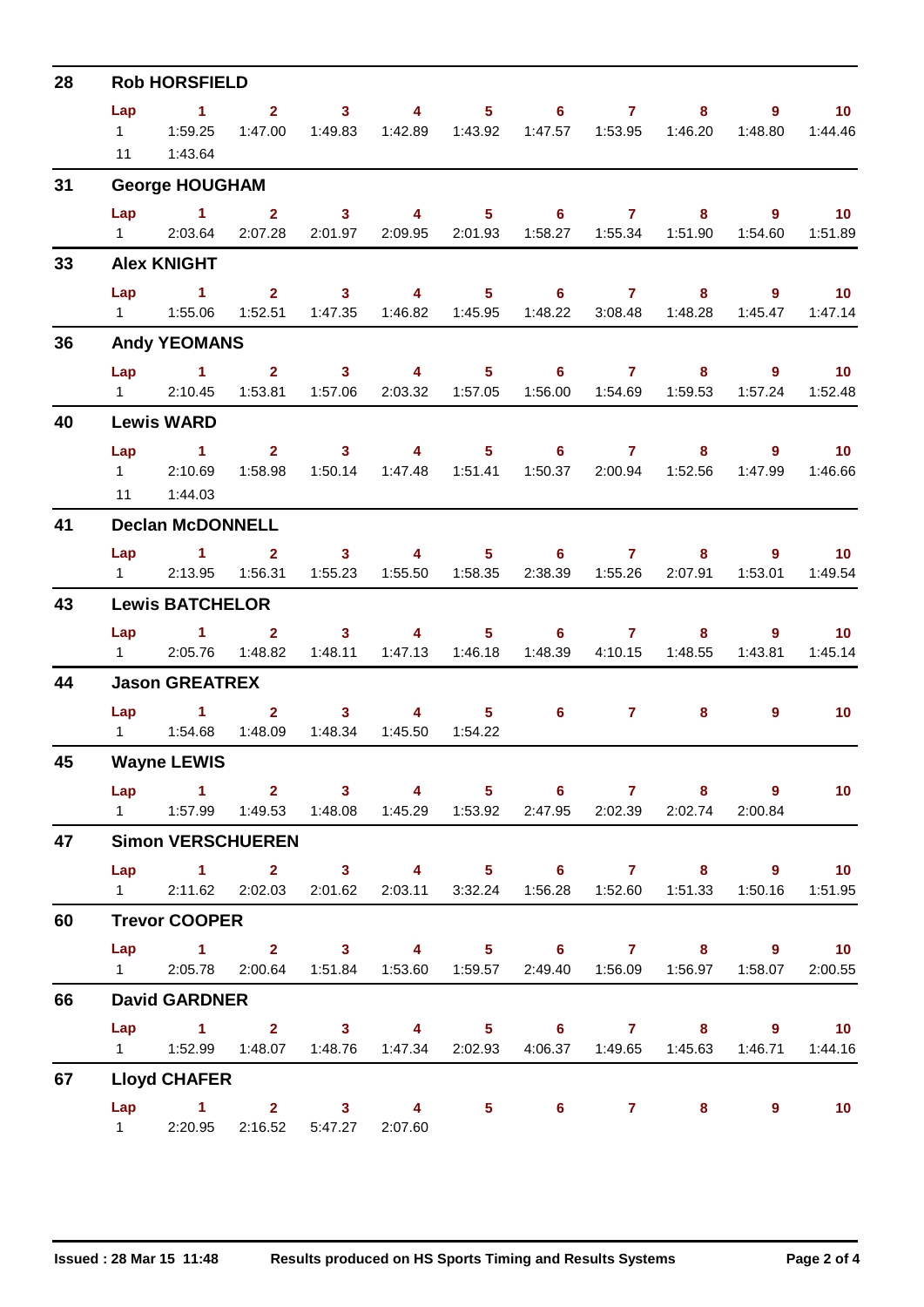| 68  |                             | <b>Steve HEWSON</b>                                                                                                                              |                |                                                                           |          |                |   |                                                                           |                |                         |                                       |
|-----|-----------------------------|--------------------------------------------------------------------------------------------------------------------------------------------------|----------------|---------------------------------------------------------------------------|----------|----------------|---|---------------------------------------------------------------------------|----------------|-------------------------|---------------------------------------|
|     | Lap<br>$1 \quad \Box$<br>11 | $\sim$ 1<br>2:03.36<br>1:41.09                                                                                                                   |                | $2 \qquad \qquad 3 \qquad \qquad 4$<br>1:45.62  1:44.00                   |          |                |   | $5 \t\t 6 \t\t 7$                                                         | 8 <sub>1</sub> | $9^{\circ}$             | $\blacksquare$ 10<br>1:47.56  1:41.49 |
| 69  |                             | <b>Aaron HARDING</b>                                                                                                                             |                |                                                                           |          |                |   |                                                                           |                |                         |                                       |
|     | Lap                         | $\sim$ 1<br>1 2:01.83<br>11   1:45.65                                                                                                            | $\mathbf{2}$   | $\sim$ 3<br>1:46.92  1:42.81  1:42.72  1:43.72  1:44.99  3:25.93  1:45.29 |          |                |   | 4 5 6 7                                                                   | $8 -$          | 9                       | $\overline{10}$<br>1:46.91  1:41.99   |
| 74  |                             | <b>Ben HANCY</b>                                                                                                                                 |                |                                                                           |          |                |   |                                                                           |                |                         |                                       |
|     | Lap<br>11                   | $\sim$ $\sim$ 1<br>1:49.24                                                                                                                       | 1:52.29        | $2 \qquad 3 \qquad 4$                                                     |          |                |   | $5 \t\t 6 \t\t 7$<br>1:46.23  1:47.72  1:51.40  2:36.35  1:50.50  1:50.64 |                | $8 - 1$<br>9<br>1:50.21 | $\sim$ 10<br>1:50.75                  |
| 84  |                             | <b>Leon BIDGWAY</b>                                                                                                                              |                |                                                                           |          |                |   |                                                                           |                |                         |                                       |
|     | $1 \quad \Box$              | $Lap = 1$                                                                                                                                        |                | $2 \qquad 3 \qquad 4$<br>2:11.77  1:59.76  1:54.02  1:58.82  1:59.62      |          |                |   | $5 \t\t 6 \t\t 7$<br>3:49.74 1:47.01 2:24.01                              | 8              | 9                       | 10                                    |
| 86  |                             | <b>Petteri JOKINEN</b>                                                                                                                           |                |                                                                           |          |                |   |                                                                           |                |                         |                                       |
|     | Lap                         | 1 2 3 4 5 6 7<br>1 2:11.01 4:39.37 1:54.87 1:46.88 1:48.85 1:49.57 1:52.30 1:44.68                                                               |                |                                                                           |          |                |   |                                                                           | 8              | 9<br>1:42.35            | 10                                    |
| 87  |                             | <b>Neville ANDERSON</b>                                                                                                                          |                |                                                                           |          |                |   |                                                                           |                |                         |                                       |
|     | Lap<br>11                   | 1 2 3 4 5 6 7<br>1:50.49                                                                                                                         | 1:47.81        |                                                                           |          |                |   | 1:45.17  1:47.62  1:50.20  1:49.68  1:48.45  1:49.54                      |                | $8 - 1$<br>9<br>1:50.95 | $\blacksquare$ 10<br>1:46.84          |
| 88  |                             | <b>Owen FITZGERALD</b>                                                                                                                           |                |                                                                           |          |                |   |                                                                           |                |                         |                                       |
|     | Lap                         | $\mathbf{1}$<br>1   1:56.97   1:48.46   1:48.19   1:53.26   2:00.00                                                                              | 2 <sup>7</sup> |                                                                           | $3 \t 4$ |                |   | $5 \t\t 6 \t\t 7$<br>3:52.41  1:47.95  1:47.75                            | 8              | 9                       | 10 <sup>1</sup><br>1:47.65 1:44.48    |
| 90  |                             | <b>Matt CHERRINGTON</b>                                                                                                                          |                |                                                                           |          |                |   |                                                                           |                |                         |                                       |
|     |                             | Lap $1$ 2<br>1   1:56.69   2:30.76   1:44.21   1:48.06   3:37.22   1:43.27   1:44.51   1:42.69   1:42.82   1:40.14                               |                | 3 <sup>1</sup>                                                            | 4        | 5 <sub>1</sub> | 6 | $\mathbf{7}$                                                              | 8              | 9                       | $\blacksquare$ 10                     |
| 91  |                             | <b>Jack SYCAMORE</b>                                                                                                                             |                |                                                                           |          |                |   |                                                                           |                |                         |                                       |
|     |                             | Lap 1 2 3 4 5 6 7 8 9 10<br>1   1:55.59   1:48.97   1:46.04   1:46.96   1:45.68   1:46.93   1:43.42   1:45.48   1:46.94   1:44.61<br>11  1:43.43 |                |                                                                           |          |                |   |                                                                           |                |                         |                                       |
| 92  |                             | <b>Dan HOLMES</b>                                                                                                                                |                |                                                                           |          |                |   |                                                                           |                |                         |                                       |
|     |                             | Lap 1 2 3 4 5 6 7 8 9<br>1 2:01.39  1:53.81  1:56.87  1:56.13                                                                                    |                |                                                                           |          |                |   |                                                                           |                |                         | $\blacksquare$ 10                     |
| 95  |                             | <b>James RUDECKI</b>                                                                                                                             |                |                                                                           |          |                |   |                                                                           |                |                         |                                       |
|     |                             | Lap 1 2 3 4 5 6 7<br>1   1:56.04   2:12.07   13:12.50   1:50.74                                                                                  |                |                                                                           |          |                |   |                                                                           | $8 -$          | 9                       | 10                                    |
| 147 |                             | <b>Simon HANDS</b>                                                                                                                               |                |                                                                           |          |                |   |                                                                           |                |                         |                                       |
|     |                             | $Lap$ 1 2<br>1   1:49.39   1:47.40                                                                                                               |                | $3 \t 4$                                                                  |          |                |   | $5 \t\t 6 \t\t 7$                                                         | 8              | 9                       | $\blacksquare$ 10                     |
| 171 |                             | <b>James WINSTANLEY</b>                                                                                                                          |                |                                                                           |          |                |   |                                                                           |                |                         |                                       |
|     |                             | Lap 1 2 3 4 5 6 7 8 9 10<br>1 2:06.67 1:56.58                                                                                                    |                |                                                                           |          |                |   | 2:00.08  1:59.86  1:54.36  2:50.95  1:50.40  1:52.23                      |                |                         | 1:49.17  1:50.24                      |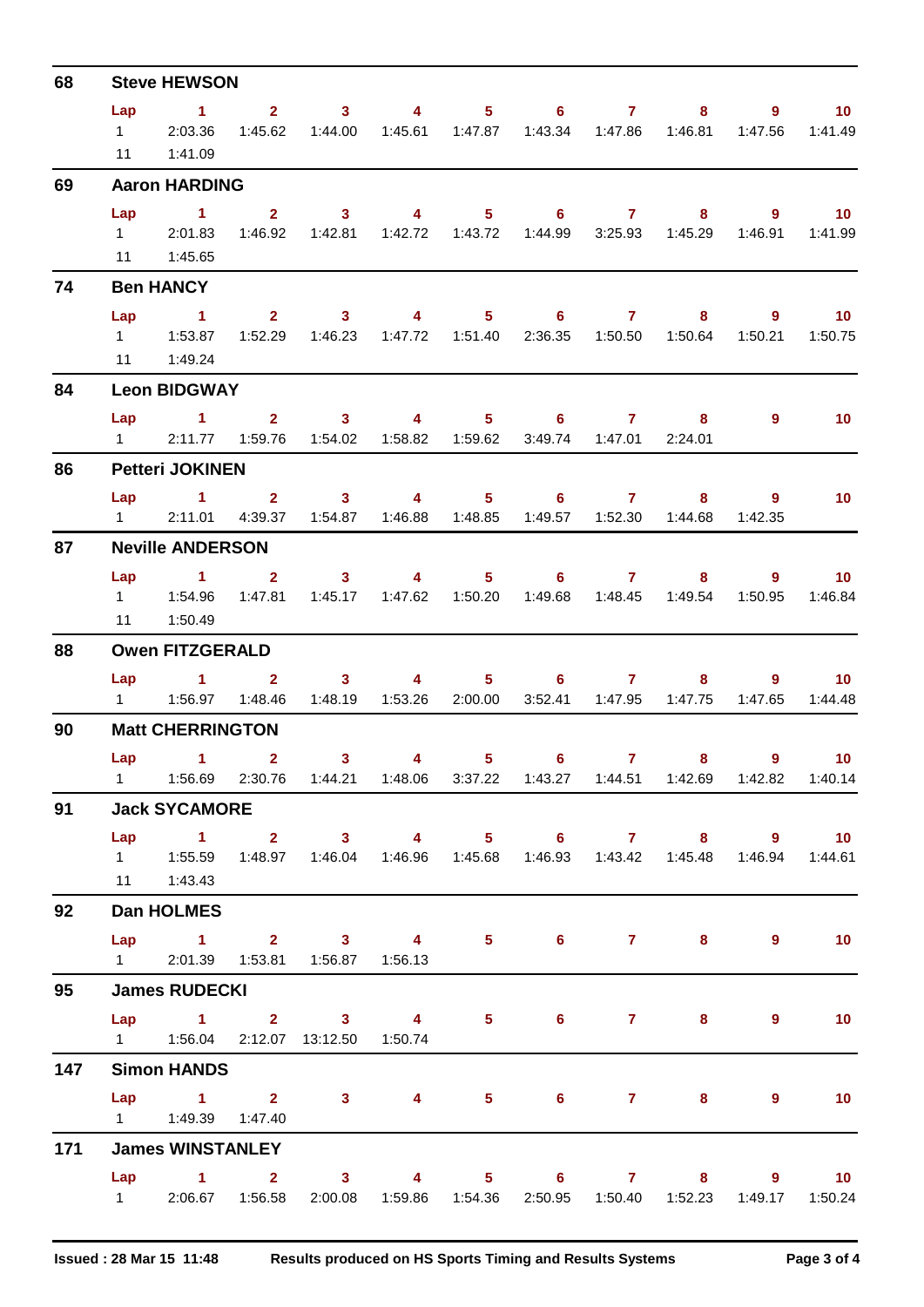| 177 |     | <b>Jonny McGREGOR</b> |              |         |         |         |         |         |         |         |    |
|-----|-----|-----------------------|--------------|---------|---------|---------|---------|---------|---------|---------|----|
|     | Lap |                       | $\mathbf{2}$ | -3      | 4       | 5       | 6       |         | 8       | 9       | 10 |
|     |     | 2:01.65               | 1:46.63      | 1:44.89 | 1:43.59 | 1:44.17 |         |         |         |         |    |
| 199 |     | <b>JM LITTMAN</b>     |              |         |         |         |         |         |         |         |    |
|     | Lap |                       | $\mathbf{2}$ | 3       | -4      | -5      | 6       |         | 8       | 9       | 10 |
|     |     | 1:53.75               | 1:43.33      | 2:24.59 | 5:10.72 | 1:49.09 | 1:43.74 | 1:46.15 | 2:02.49 | 2:42.69 |    |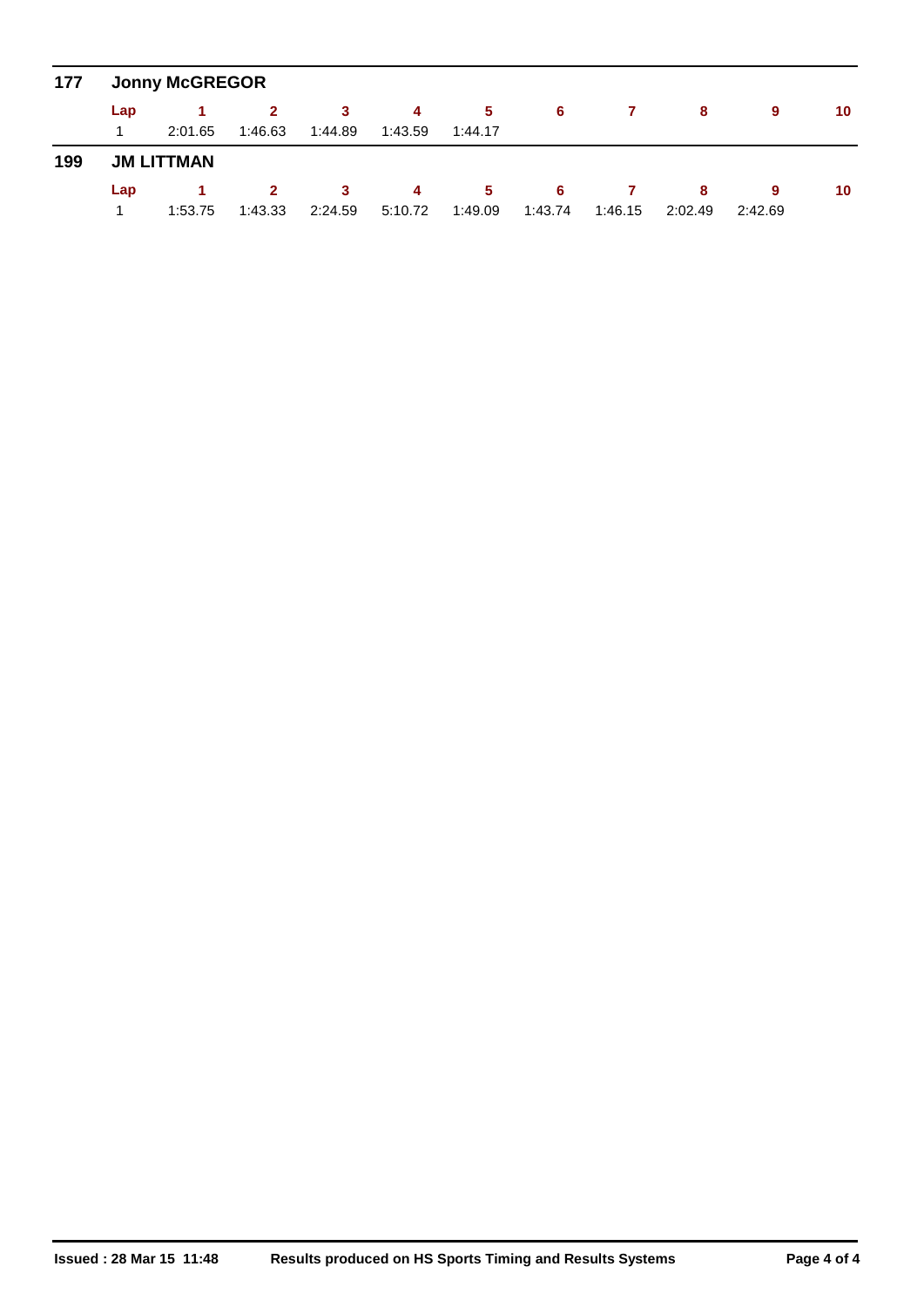## **750MC Cartek Roadsports Series Race 5**

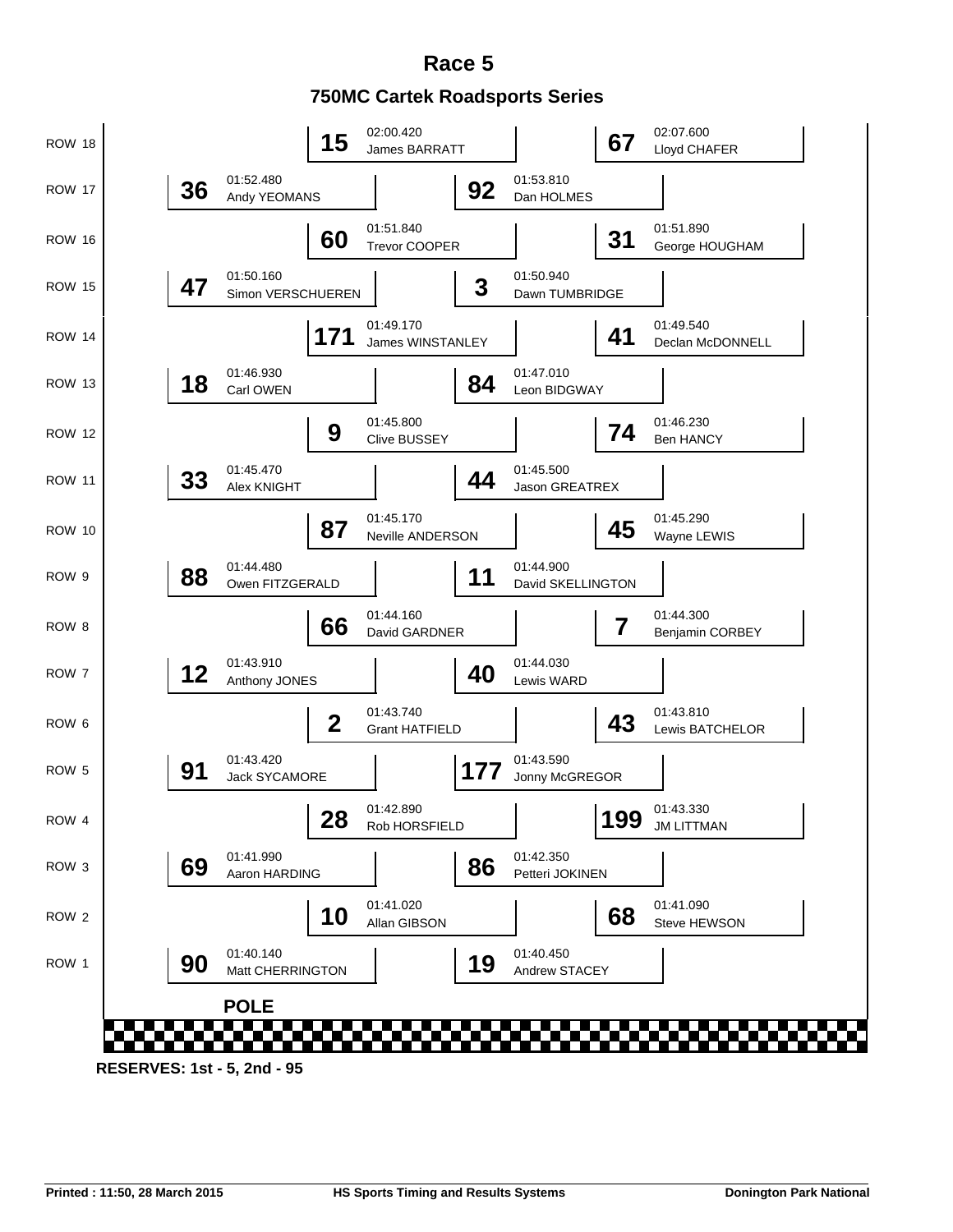

#### **Provisional Results - Race 5**

| PI | No           | C1 | Name                                                       | Car                        | Laps | Time     |         |       | Behind MPH Best Lap on MPH |    |       |
|----|--------------|----|------------------------------------------------------------|----------------------------|------|----------|---------|-------|----------------------------|----|-------|
| 1  | 10           | A  | <b>Allan GIBSON</b>                                        | <b>Lotus Exige</b>         | 25   | 46:11.12 |         | 63.33 | 1:21.79                    | 25 | 85.83 |
| 2  | 12           | A  | <b>Anthony JONES/Jason</b><br><b>JONES</b>                 | <b>Toyota MR2</b>          | 25   | 46:20.88 | 9.76    |       | 63.11 1:21.43              | 19 | 86.21 |
| 3  | 69           | в  | <b>Aaron HARDING/David</b><br><b>SALTER</b>                | <b>Renault Clio 172</b>    | 25   | 46:35.96 | 24.84   |       | 62.77 1:25.51              | 18 | 82.10 |
| 4  | 66           | в  | <b>David</b><br><b>GARDNER/Christopher</b><br><b>MILLS</b> | <b>Porsche Boxster</b>     | 25   | 47:09.33 | 58.21   |       | 62.03 1:23.21              | 25 | 84.36 |
| 5  | 28           | A  | <b>Rob HORSFIELD</b>                                       | <b>Toyota MR2</b>          | 25   | 47:11.23 | 1:00.11 |       | 61.99 1:21.24              | 25 | 86.41 |
| 6  | 199          | Α  | JM LITTMAN                                                 | <b>Porsche Boxster</b>     | 25   | 47:12.45 | 1:01.33 |       | 61.96 1:22.85              | 24 | 84.73 |
| 7  | 5            | C  | <b>James ROGERS</b>                                        | Mazda MX5                  | 25   | 47:18.32 | 1:07.20 |       | 61.83 1:27.31              | 25 | 80.40 |
| 8  | 9            | C  | <b>Clive BUSSEY/Ricki</b><br><b>SAMUELS</b>                | Mazda MX5                  | 25   | 47:23.27 | 1:12.15 |       | 61.72 1:28.27              | 11 | 79.53 |
| 9  | 91           | C  | <b>Jack SYCAMORE</b>                                       | Mazda MX5                  | 25   | 47:27.65 | 1:16.53 |       | 61.63 1:29.06              | 13 | 78.82 |
| 10 | 45           | C  | <b>Wayne LEWIS/Darren</b><br><b>ALDWORTH</b>               | <b>Toyota MR2</b>          | 25   | 48:27.42 | 2:16.30 |       | 60.36 1:29.57              | 25 | 78.37 |
| 11 | 47           | A  | <b>Simon</b><br><b>VERSCHUEREN/Richard</b><br><b>COOKE</b> | <b>Volkswagen Golf GTi</b> | 24   | 46:15.03 | 1 Lap   |       | 60.71 1:23.32              | 23 | 84.25 |
| 12 | 84           | в  | <b>Leon BIDGWAY/Andy</b><br><b>CHAPMAN</b>                 | <b>Toyota MR2</b>          | 24   | 46:19.15 | 1 Lap   |       | 60.62 1:24.54              | 12 | 83.04 |
| 13 | 68           | в  | <b>Steve HEWSON</b>                                        | Peugeot 106                | 24   | 46:24.19 | 1 Lap   |       | 60.51 1:26.54              | 15 | 81.12 |
| 14 | 19           | в  | <b>Andrew STACEY/James</b><br><b>BIRD</b>                  | <b>Mini Cooper S</b>       | 24   | 46:24.95 | 1 Lap   |       | 60.50 1:26.14              | 12 | 81.50 |
| 15 | $\mathbf{2}$ | в  | <b>Grant HATFIELD/Jonathan</b><br><b>PRESSLEY</b>          | <b>Mini Cooper S</b>       | 24   | 46:26.06 | 1 Lap   |       | 60.47 1:26.50              | 12 | 81.16 |
| 16 | 33           | C  | <b>Alex KNIGHT</b>                                         | <b>Toyota MR2</b>          | 24   | 46:26.87 | 1 Lap   |       | 60.45 1:26.88              | 24 | 80.80 |
| 17 | 92           | C  | <b>Dan HOLMES</b>                                          | <b>Toyota MR2</b>          | 24   | 46:37.64 | 1 Lap   |       | 60.22 1:29.51              | 24 | 78.43 |
| 18 | 86           | C  | <b>Petteri JOKINEN</b>                                     | <b>Ford Fiesta ST</b>      | 24   | 46:39.13 | 1 Lap   |       | 60.19 1:28.25              | 15 | 79.55 |
| 19 | 36           | C  | <b>Andy YEOMANS</b>                                        | Porsche 924S               | 24   | 47:29.60 | 1 Lap   |       | 59.12 1:30.89              | 23 | 77.24 |
| 20 | 60           | C  | <b>Trevor COOPER/Alan</b><br><b>COOPER</b>                 | <b>Toyota MR2</b>          | 24   | 47:31.65 | 1 Lap   |       | 59.08 1:34.99              | 22 | 73.90 |
| 21 | 31           | C  | <b>George HOUGHAM</b>                                      | <b>Toyota MR2</b>          | 24   | 47:40.29 | 1 Lap   |       | 58.90 1:31.43              | 23 | 76.78 |
| 22 | 171          | C  | <b>James WINSTANLEY/Craig</b><br><b>JAMIESON</b>           | <b>BMW Compact</b>         | 23   | 46:11.26 | 2 Laps  |       | 58.26 1:31.52              | 23 | 76.70 |
| 23 | 40           | C  | <b>Lewis WARD</b>                                          | <b>Toyota MR2</b>          | 23   | 46:15.05 | 2 Laps  |       | 58.18 1:32.87              | 23 | 75.59 |
| 24 | 3            | C  | <b>Dawn TUMBRIDGE</b>                                      | <b>Toyota MR2</b>          | 23   | 46:15.47 | 2 Laps  |       | 58.17 1:32.95              | 23 | 75.52 |
| 25 | 41           | C  | <b>Declan McDONNELL/Joe</b><br><b>WIGGIN</b>               | <b>BMW Compact</b>         | 23   | 46:54.96 | 2 Laps  |       | 57.36 1:29.14              | 23 | 78.75 |
| 26 | 74           | C  | <b>Ben HANCY/Graeme</b><br><b>MCMURCHIE</b>                | Mazda MX5                  | 21   | 46:40.24 | 4 Laps  |       | 52.65 1:31.96              | 11 | 76.34 |
| 27 | 15           | C  | <b>James BARRATT</b>                                       | <b>BMW Compact</b>         | 21   | 47:07.54 | 4 Laps  |       | 52.14 1:41.57              | 21 | 69.11 |

**Weather / Track:** 

**Start Time : 14:50 Donington Park National 28 Mar 15 16:19 Clerk of Course : Time Issued : Chief Timekeeper : Terry Stevens**

**THESE RESULTS REMAIN PROVISIONAL FOR A MINIMUM OF 30 MINUTES FROM THE TIME OF ISSUE AND UNTIL ALL JUDICIAL AND TECHNICAL MATTERS HAVE BEEN SETTLED.**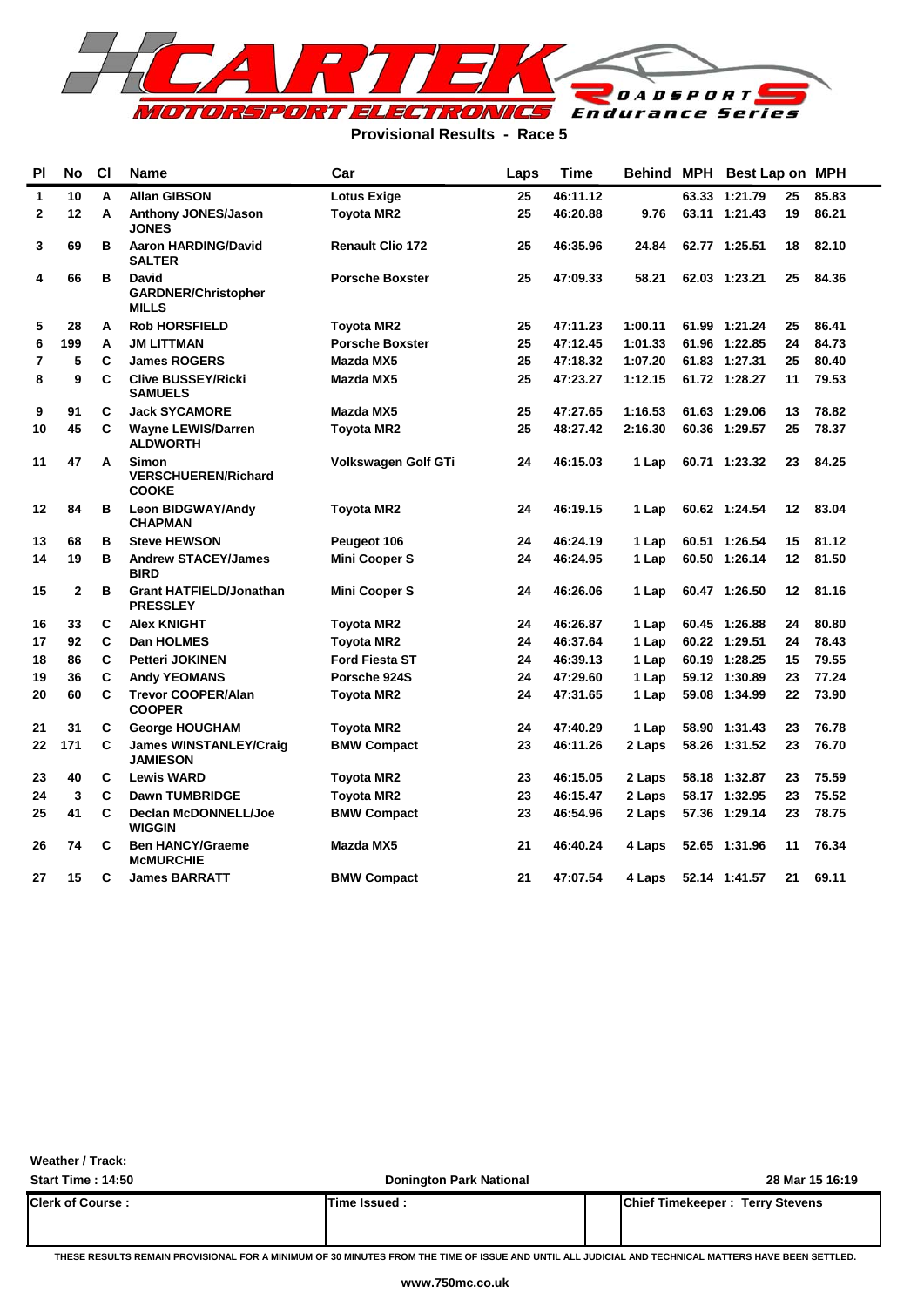| PI | No                    | <b>CI</b> | <b>Name</b>                                       | Car                      | Laps | Time                                   | <b>Behind MPH</b> | Best Lap on MPH |    |       |  |
|----|-----------------------|-----------|---------------------------------------------------|--------------------------|------|----------------------------------------|-------------------|-----------------|----|-------|--|
|    | <b>Not-Classified</b> |           |                                                   |                          |      |                                        |                   |                 |    |       |  |
|    | 90                    | A         | <b>Matt CHERRINGTON/Martin</b><br><b>GAMBLING</b> | <b>BMW Z3</b>            | 18   | 35:35.55                               | <b>DNF</b>        | 59.17 1:22.98   | 6  | 84.60 |  |
|    | 67                    | A         | <b>Lloyd CHAFER</b>                               | <b>BMW E36 M3</b>        | 18   | 46:41.10                               | <b>NCF</b>        | 45.11 1:30.43   | 18 | 77.63 |  |
|    | 87                    | A         | <b>Neville ANDERSON</b>                           | <b>Vauxhall Vectra</b>   | 17   | 33:48.96                               | <b>DNF</b>        | 58.82 1:21.82   | 16 | 85.80 |  |
|    | 177                   | в         | <b>Jonny McGREGOR</b>                             | Mazda RX8                | 14   | 29:34.08                               | <b>DNF</b>        | 55.40 1:30.34   | 13 | 77.71 |  |
|    | 44                    | C         | <b>Jason GREATREX/Kris</b><br><b>GREATREX</b>     | Mazda MX5                | 9    | 20:22.16                               | <b>DNF</b>        | 51.70 1:30.31   | 5  | 77.73 |  |
|    | 11                    | в         | <b>David SKELLINGTON</b>                          | <b>Porsche Boxster S</b> | 0    |                                        | <b>Starter</b>    |                 |    |       |  |
|    | 18                    | в         | <b>Carl OWEN</b>                                  | Audi TTs                 | 0    |                                        | <b>Starter</b>    |                 |    |       |  |
|    | 43                    | в         | <b>Lewis BATCHELOR/Simon</b><br><b>PHILLIPS</b>   | <b>Toyota MR2</b>        | 0    |                                        | <b>Starter</b>    |                 |    |       |  |
|    | <b>Exclusions</b>     |           |                                                   |                          |      |                                        |                   |                 |    |       |  |
|    | 88                    | A         | <b>Owen FITZGERALD/Daniel</b><br><b>WYLIE</b>     | <b>BMW E46 M3</b>        |      | C1.1.6 - Overtaking under yellow flags |                   |                 |    |       |  |
|    | <b>Non-Starters</b>   |           |                                                   |                          |      |                                        |                   |                 |    |       |  |
|    | $\overline{7}$        | C         | <b>Benjamin CORBEY</b>                            | <b>Honda CRX</b>         |      |                                        |                   |                 |    |       |  |
|    | <b>Fastest Lap</b>    |           |                                                   |                          |      |                                        |                   |                 |    |       |  |
|    | 28                    | A         | <b>Rob HORSFIELD</b>                              | <b>Toyota MR2</b>        |      |                                        |                   | 1:21.24         | 25 | 86.41 |  |
|    | 66                    | в         | David GARDNER/Christopher<br><b>MILLS</b>         | <b>Porsche Boxster</b>   |      |                                        |                   | 1:23.21         | 25 | 84.36 |  |
|    | 33                    | C         | <b>Alex KNIGHT</b>                                | <b>Toyota MR2</b>        |      |                                        |                   | 1:26.88         | 24 | 80.80 |  |
|    |                       |           |                                                   |                          |      |                                        |                   |                 |    |       |  |

No 45 includes 1 minute penalty, Champ. Reg. 4.2 - stopping for less than the required time.

**Weather / Track:** 

**Start Time : 14:50 Donington Park National 28 Mar 15 16:19 Clerk of Course : Time Issued : Chief Timekeeper : Terry Stevens**

**THESE RESULTS REMAIN PROVISIONAL FOR A MINIMUM OF 30 MINUTES FROM THE TIME OF ISSUE AND UNTIL ALL JUDICIAL AND TECHNICAL MATTERS HAVE BEEN SETTLED.**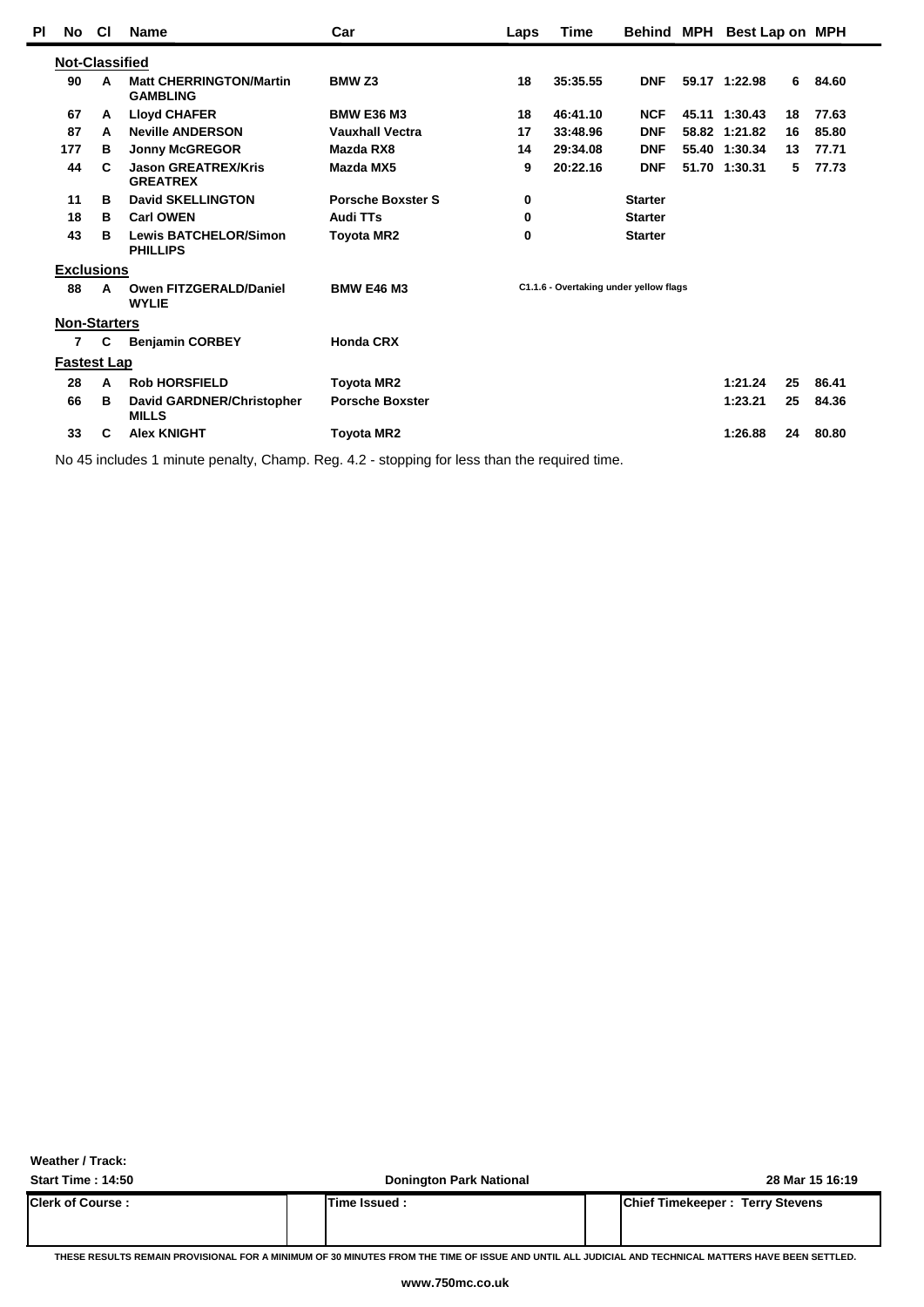# Lap Chart 750MC Cartek Roadsports Series - Race 5

|     | Lap 1       |              | Lap <sub>2</sub> |              | Lap <sub>3</sub> |              | Lap 4          |    | Lap <sub>5</sub> |    | Lap6           |    | Lap <sub>7</sub> |              | Lap 8          |              | Lap 9          |    | Lap <sub>10</sub> |
|-----|-------------|--------------|------------------|--------------|------------------|--------------|----------------|----|------------------|----|----------------|----|------------------|--------------|----------------|--------------|----------------|----|-------------------|
| No. | Time        | No           | Time             | <b>No</b>    | Time             | No.          | Time           | No | Time             | No | Time           | No | Time             | No           | Time           | No           | Time           | No | Time              |
|     | 90 1:41.83  | 90           | 4:19.59          | 90           | 7:15.63          |              | 90 10:22.91    |    | 90 11:46.19      |    | 90 13:09.17    |    | 90 15:01.57      |              | 90 17:35.38    |              | 12 20:11.16    |    | 12 22:36.22       |
|     | 10 1:43.14  | 10           | 4:21.15          |              | 10 7:17.98       |              | 10 10:23.83    |    | 10 11:48.75      |    | 12 13:13.19    |    | 15 15:02.75 *1   |              | 15 17:38.71 *1 |              | 69 20:11.50    |    | 87 22:36.47       |
|     | 19 1:44.05  |              | 19 4:22.44       |              | 19 7:19.03       |              | 19 10:24.69    |    | 28 11:48.75      |    | 87 13:19.62    |    | 12 15:03.47      |              | 199 17:40.40   |              | 87 20:12.14    |    | 19 22:36.99       |
|     | 28 1:45.18  | 28           | 4:24.19          | 28           | 7:20.41          |              | 28 10:25.46    |    | 12 11:50.22      |    | 19 13:20.60    |    | 87 15:04.47      |              | 12 17:40.42    |              | 19 20:13.25    |    | 84 22:38.05       |
|     | 12 1:48.30  |              | 12 4:25.06       |              | 12 7:21.18       |              | 12 10:26.67    |    | 19 11:51.86      |    | 199 13:21.71   |    | 19 15:05.65      |              | 87 17:41.36    |              | 10 20:13.34    |    | 88 22:39.19       |
|     | 199 1:48.33 |              | 199 4:25.63      |              | 199 7:22.13      |              | 199 10:27.04   |    | 87 11:54.46      |    | 10 13:23.50    |    | 199 15:08.27     |              | 19 17:42.70    |              | 84 20:15.11    |    | 2 22:40.19        |
|     | 87 1:49.69  |              | 87 4:26.99       | 87           | 7:22.84          | 87           | 10:27.97       |    | 199 11:55.53     | 69 | 13:28.22       |    | 69 15:08.63      |              | 69 17:43.50    |              | 88 20:16.41    |    | 33 22:42.85       |
|     | 69 1:50.66  | 69           | 4:28.03          | 69           | 7:23.60          | 69           | 10:29.39       |    | 69 11:57.56      |    | 84 13:29.38    |    | 10 15:11.89      |              | 10 17:44.75    | $\mathbf{2}$ | 20:17.36       |    | 66 22:43.01       |
|     | 2 1:51.94   | $\mathbf{2}$ | 4:29.20          | $\mathbf{2}$ | 7:24.78          | $\mathbf{2}$ | 10:30.85       |    | 2 11:59.19       |    | 68 13:29.89    |    | 84 15:12.75      |              | 68 17:45.05    | 9            | 20:17.49       |    | 92 22:45.24       |
|     | 68 1:52.85  |              | 68 4:30.43       | 68           | 7:25.73          | 68           | 10:32.28       |    | 88 11:59.31      |    | 88 13:30.25    |    | 68 15:13.50      |              | 84 17:47.01    |              | 66 20:18.09    |    | 36 22:46.97       |
|     | 66 1:53.57  | 66           | 4:31.83          | 66           | 7:27.11          | 66           | 10:32.91       |    | 68 12:00.17      |    | 2 13:30.72     |    | 88 15:14.83      | 88           | 17:48.27       |              | 91 20:18.99    |    | 171 22:47.37      |
|     | 88 1:54.57  | 88           | 4:33.98          | 88           | 7:28.66          | 88           | 10:33.14       |    | 84 12:01.01      | 66 | 13:31.23       |    | 2 15:15.50       | $\mathbf{2}$ | 17:49.19       |              | 33 20:20.38    |    | 31 22:48.23       |
|     | 91 1:55.53  | 91           | 4:35.00          | 91           | 7:29.47          | 91           | 10:33.92       |    | 66 12:01.71      |    | 9 13:35.08     |    | 66 15:16.11      |              | 86 17:49.54    |              | 44 20:22.16    |    | 47 22:48.47       |
| 84  | 1:57.24     | 84           | 4:37.48          | 84           | 7:31.47          | 84           | 10:34.47       |    | 9 12:05.86       |    | 86 13:39.01    |    | 9 15:17.01       |              | 66 17:50.56    |              | 177 20:24.21   |    | 3 22:49.16        |
|     | 86 1:58.85  |              | 86 4:38.77       | 86           | 7:32.82          | 86           | 10:36.08       |    | 91 12:06.71      |    | 91 13:39.83    |    | 86 15:17.68      | 9            | 17:51.56       |              | 92 20:27.26    |    | 67 22:49.56       |
| 9   | 1:59.59     | 9            | 4:39.96          | 9            | 7:33.89          | 9            | 10:36.54       |    | 86 12:07.27      |    | 33 13:40.44    |    | 91 15:19.68      |              | 91 17:53.03    |              | 45 20:27.38    |    | 90 22:51.92 *1    |
|     | 33 2:00.41  | 33           | 4:41.53          | 33           | 7:35.21          | 33           | 10:37.48       |    | 33 12:07.97      |    | 28 13:41.78    |    | 33 15:20.37      |              | 28 17:53.97    | 5            | 20:28.16       |    | 199 22:52.11 *1   |
|     | 177 2:01.76 |              | 177 4:43.01      | 177          | 7:36.35          |              | 177 10:38.42   |    | 44 12:08.92      |    | 44 13:44.12    |    | 28 15:21.56      |              | 33 17:53.99    |              | 36 20:28.22    |    | 68 22:52.92 *1    |
|     | 44 2:03.41  |              | 44 4:45.00       | 44           | 7:38.25          | 44           | 10:38.61       |    | 177 12:10.68     |    | 177 13:45.83   |    | 44 15:30.59      |              | 44 17:56.54    |              | 47 20:31.18    |    | 41 22:53.57       |
|     | 40 2:04.82  |              | 40 4:46.50       | 40           | 7:39.48          | 40           | 10:40.53       |    | 45 12:13.84      |    | 45 13:46.52    |    | 177 15:31.59     |              | 177 17:57.42   |              | 171 20:32.78   |    | 86 22:54.27 *1    |
|     | 45 2:06.25  |              | 45 4:48.22       | 45           | 7:40.23          | 45           | 10:41.06       |    | 40 12:15.38      |    | 92 13:49.05    |    | 45 15:32.44      |              | 45 17:58.44    |              | 31 20:33.52    |    | 40 22:54.71 *1    |
|     | 60 2:07.53  | 60           | 4:49.89          | 60           | 7:42.17          | 60           | 10:42.99       |    | 92 12:17.16      |    | 40 13:51.52    |    | 92 15:32.92      |              | 40 17:58.64    | 3            | 20:34.43       |    | 28 22:55.09 *1    |
|     | 92 2:08.57  |              | 92 4:51.37       | 92           | 7:43.63          |              | 92 10:44.15    |    | 5 12:19.63       |    | 5 13:53.27     |    | 40 15:35.75      |              | 92 17:59.27    |              | 67 20:35.66    |    | 15 22:59.17 *2    |
|     | 47 2:10.12  |              | 47 4:53.45       |              | 47 7:45.56       |              | 47 10:45.54    |    | 36 12:21.86      |    | 36 13:59.08    |    | 5 15:36.31       | 5            | 18:01.13       |              | 60 20:35.90    |    | 45 22:59.87       |
|     | 36 2:11.47  |              | 36 4:54.87       | 36           | 7:46.86          |              | 36 10:47.07    |    | 47 12:22.32      |    | 47 14:01.62    |    | 36 15:41.78      |              | 36 18:01.93    |              | 74 20:37.72 *3 |    | 10 23:04.82       |
|     | 171 2:12.37 |              | 171 4:56.09      |              | 171 7:48.31      |              | 171 10:48.03   |    | 171 12:24.69     |    | 171 14:03.27   |    | 47 15:42.97      |              | 47 18:04.76    |              | 41 20:40.13    |    | 91 23:10.59       |
|     | 5 2:13.28   | 5.           | 4:57.39          | 5            | 7:50.16          | 5            | 10:48.23       |    | 31 12:28.47      |    | 3 14:06.36     |    | 171 15:51.96     |              | 171 18:06.49   |              |                | 9  | 23:18.84          |
|     | 31 2:14.76  | 31.          | 4:58.45          | 31           | 7:51.09          | 31           | 10:50.78       |    | 3 12:28.71       |    | 31 14:06.38    |    | 31 15:53.27      |              | 31 18:06.94    |              |                | 5. | 23:22.90          |
|     | 3 2:16.35   | 3            | 4:59.83          | 3            | 7:52.30          | 3            | 10:51.66       |    | 67 12:30.59      |    | 67 14:08.58    |    | 3 15:53.80       | 3            | 18:07.80       |              |                |    | 177 23:26.18      |
|     | 67 2:18.20  |              | 67 5:01.77       | 67           | 7:54.47          | 67           | 10:53.38       |    | 41 12:31.94      |    | 41 14:10.21    |    | 67 15:54.64      | 67           | 18:08.61       |              |                |    | 69 23:36.26       |
|     | 41 2:20.16  |              | 41 5:04.90       | 41           | 7:56.18          | 41           | 10:54.42       |    | 60 12:33.95      |    | 60 14:10.97    |    | 60 15:57.68      |              | 60 18:09.92    |              |                |    | 60 23:41.55       |
|     | 15 2:22.49  |              | 15 5:07.52       | 15           | 7:57.66          | 15           | 10:56.15       |    | 74 12:39.85 *3   |    | 74 14:16.28 *3 |    | 74 15:58.12 *3   |              | 74 18:10.37 *3 |              |                |    | 74 23:43.08 *3    |
|     |             |              |                  |              |                  |              | 74 10:56.84 *3 |    | 15 12:55.64      |    |                |    | 41 15:58.40      |              | 41 18:27.97    |              |                |    |                   |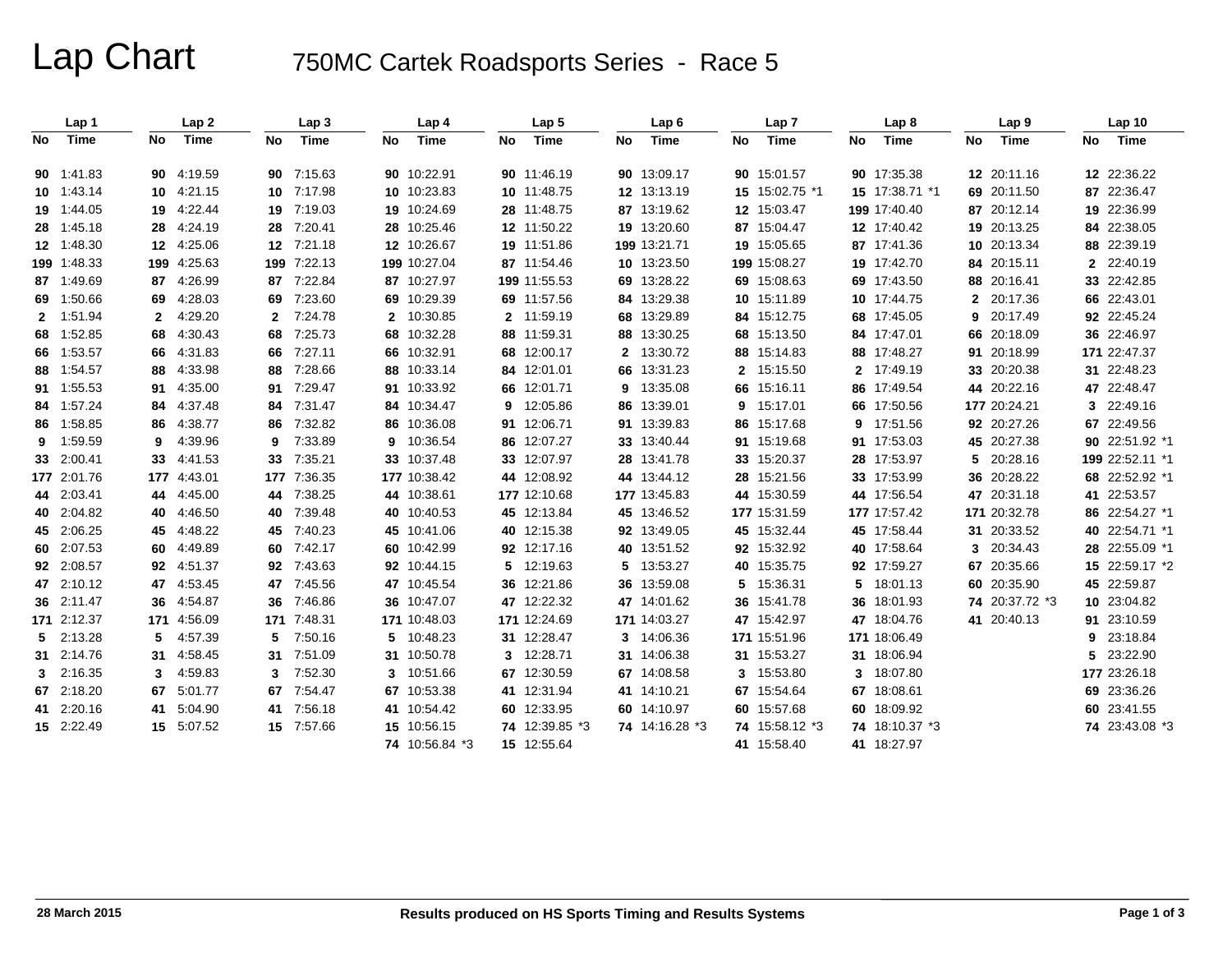# Lap Chart 750MC Cartek Roadsports Series - Race 5

| Lap 11          |    | Lap 12          |     | Lap <sub>13</sub> |      | Lap 14          | Lap 15          | Lap 16          |    | Lap 17          | Lap 18          |    | Lap 19          | Lap 20          |
|-----------------|----|-----------------|-----|-------------------|------|-----------------|-----------------|-----------------|----|-----------------|-----------------|----|-----------------|-----------------|
| No Time         | No | Time            | No. | Time              | No l | Time            | No Time         | No Time         | No | Time            | No Time         | No | Time            | No Time         |
| 12 23:59.53     |    | 12 25:23.27     |     | 87 26:52.86       |      | 19 28:27.04     | 10 30:12.05     | 10 31:35.96     |    | 10 33:00.15     | 10 34:23.62     |    | 10 35:48.61     | 10 37:16.13     |
| 87 24:00.81     |    | 87 25:23.80     |     | 74 26:53.60 *4    |      | 74 28:27.30 *4  | 41 30:14.65 *1  | 33 31:41.04 *1  |    | 47 33:00.45 *1  | 47 34:24.35 *1  |    | 19 35:49.67 *1  | 84 37:18.63 *1  |
| 88 24:02.52     |    | 88 25:25.70     |     | 60 26:55.26 *1    |      | 199 28:32.94 *1 | 68 30:15.17 *1  | 68 31:41.71 *1  |    | 74 33:04.10 *4  | 68 34:35.21 *1  |    | 47 35:50.08 *1  | 47 37:18.77 *1  |
| 19 24:03.32     |    | 84 25:28.04     |     | 84 26:55.93       |      | 90 28:33.25 *1  | 92 30:21.73 *1  | 60 31:46.24 *1  |    | 68 33:08.35 *1  | 33 34:37.12 *1  |    | 2 35:51.27 *1   | 19 37:20.09 *1  |
| 84 24:03.50     |    | 19 25:29.46     |     | 19 26:56.61       |      | 60 28:33.42 *1  | 86 30:26.15 *1  | 41 31:49.85 *1  |    | 33 33:08.84 *1  | 74 34:38.33 *4  |    | 68 36:02.49 *1  | 2 37:20.67 *1   |
| 2 24:06.73      |    | 41 25:29.47 *1  |     | 66 26:57.25 *1    |      | 15 28:40.38 *3  | 15 30:32.41 *3  | 92 31:52.45 *1  |    | 60 33:21.95 *1  | 92 34:55.12 *1  |    | 15 36:04.71 *4  | 68 37:30.89 *1  |
| 33 24:12.64     |    | 66 25:31.58 *1  |     | 2 27:01.70        |      | 41 28:40.43 *1  | 171 30:41.47 *1 | 86 31:54.40 *1  |    | 92 33:23.41 *1  | 86 34:55.85 *1  |    | 33 36:05.12 *1  | 67 37:38.92 *7  |
| 199 24:18.13 *1 |    | 2 25:33.23      |     | 41 27:03.91 *1    |      | 33 28:40.67 *1  | 36 30:43.19 *1  | 36 32:15.61 *1  |    | 86 33:23.67 *1  | 60 34:58.28 *1  |    | 74 36:10.70 *4  | 33 37:39.06 *1  |
| 90 24:19.40 *1  |    | 199 25:41.80 *1 |     | 199 27:07.17 *1   |      | 28 28:40.94 *1  | 45 30:44.26     | 171 32:16.07 *1 |    | 88 33:41.00     | 88 35:01.15     |    | 88 36:24.99     | 74 37:45.58 *4  |
| 171 24:20.63    |    | 33 25:42.62     |     | 90 27:08.44 *1    |      | 47 28:41.59 *1  | 3 30:44.51 *1   | 45 32:16.23     |    | 12 33:42.89     | 12 35:04.56     |    | 92 36:25.26 *1  | 88 37:50.34     |
| 67 24:22.02     |    | 47 25:43.23 *1  |     | 47 27:12.21 *1    |      | 68 28:47.24 *1  | 91 30:44.92     | 91 32:16.58     |    | 5 33:45.30      | 69 35:12.69     |    | 86 36:25.56 *1  | 12 37:55.43     |
| 68 24:22.20 *1  |    | 90 25:43.83 *1  |     | 28 27:12.86 *1    |      | 10 28:47.51     | 31 30:46.66     | 5 32:16.61      |    | 69 33:47.18     | 5 35:13.11      |    | 12 36:25.99     | 15 37:55.92 *4  |
| 28 24:22.29 *1  |    | 92 25:45.02 *1  |     | 92 27:16.39 *1    |      | 92 28:50.00 *1  | 5 30:46.85      | 3 32:18.39 *1   |    | 36 33:48.24 *1  | 36 35:19.74 *1  |    | 60 36:33.76 *1  | 92 37:57.07 *1  |
| 31 24:23.89     |    | 28 25:48.91 *1  |     | 68 27:19.71 *1    |      | 86 28:56.98 *1  | 40 30:47.91 *1  | 88 32:18.63     |    | 91 33:48.46     | 9 35:20.12      | 69 | 36:38.58        | 86 37:57.75 *1  |
| 86 24:24.77 *1  |    | 68 25:52.18 *1  |     | 10 27:21.80       |      | 171 29:07.65 *1 | 9 30:47.94      | 9 32:18.99      |    | 87 33:48.96     | 91 35:20.43     | 5  | 36:41.12        | 69 38:08.25     |
| 3 24:25.79      |    | 10 25:57.56     |     | 86 27:28.21 *1    |      | 36 29:11.47 *1  | 69 30:52.96     | 12 32:19.92     |    | 9 33:49.18      | 45 35:21.05     | 66 | 36:50.19        | 60 38:11.01 *1  |
| 40 24:29.00 *1  |    | 171 25:58.52    |     | 31 27:35.98       |      | 31 29:12.29     | 88 30:56.53     | 69 32:20.29     |    | 45 33:50.59     | 66 35:25.67     |    | 36 36:51.39 *1  | 5 38:11.19      |
| 10 24:29.15     |    | 86 25:59.53 *1  |     | 36 27:38.03 *1    |      | 91 29:12.76     | 12 30:58.17     | 40 32:22.52 *1  |    | 171 33:52.00 *1 | 31 35:27.75 *1  | 9  | 36:51.76        | 66 38:15.10     |
| 45 24:31.25     |    | 31 26:01.07     |     | 45 27:38.40       |      | 45 29:13.05     | 87 31:02.96     | 15 32:24.51 *3  |    | 3 33:52.98 *1   | 171 35:28.35 *1 |    | 45 36:52.08     | 9 38:21.93      |
| 91 24:39.94     |    | 3 26:01.71      |     | 40 27:38.77 *1    |      | 40 29:13.23 *1  | 66 31:10.49     | 87 32:24.78     |    | 40 33:55.94 *1  | 3 35:28.97 *1   |    | 91 36:52.41     | 36 38:23.09 *1  |
| 9 24:47.11      |    | 36 26:03.72 *1  |     | 3 27:38.90        |      | 5 29:18.08      | 67 31:17.27 *3  | 31 32:25.08     |    | 41 33:58.03 *1  | 40 35:29.80 *1  |    | 31 37:01.73 *1  | 45 38:24.38     |
| 5 24:50.82      |    | 45 26:04.19     |     | 91 27:39.18       |      | 9 29:18.98      | 84 31:22.94     | 66 32:33.96     |    | 66 33:58.04     | 41 35:35.11 *1  |    | 171 37:03.53 *1 | 91 38:25.01     |
| 15 24:51.11 *2  |    | 40 26:04.96 *1  |     | 9 27:48.59        |      | 69 29:26.71     | 19 31:23.33     | 90 32:47.12     |    | 90 34:11.57     | 90 35:35.55     |    | 28 37:05.08     | 28 38:31.07     |
| 177 24:57.34    |    | 91 26:10.12     |     | 5 27:48.79        |      | 177 29:34.08    | 90 31:23.48     | 199 32:49.89    |    | 15 34:12.65 *3  | 28 35:39.77     |    | 40 37:05.35 *1  | 199 38:34.49    |
| 69 25:04.86     |    | 9 26:17.86      |     | 177 27:58.66      |      | 88 29:36.23     | 2 31:24.41      | 28 32:51.77     |    | 28 34:14.20     | 199 35:42.41    |    | 3 37:06.47 *1   | 31 38:37.68 *1  |
| 60 25:17.01     |    | 5 26:19.46      |     | 69 27:59.33       |      | 12 29:36.57     | 199 31:24.87    | 84 32:51.96     |    | 199 34:14.38    | 84 35:48.30     |    | 199 37:06.92    | 171 38:40.39 *1 |
| 74 25:17.03 *3  |    | 177 26:28.32    |     | 88 28:12.05       |      | 87 29:40.95     | 28 31:30.22     | 19 32:53.08     |    | 84 34:18.86     |                 |    | 41 37:14.08 *1  | 40 38:40.86 *1  |
|                 |    | 69 26:32.49     |     | 12 28:14.98       |      | 66 29:47.00     | 74 31:31.97 *3  | 2 32:54.36      |    | 19 34:21.07     |                 |    |                 | 3 38:41.61 *1   |
|                 |    | 15 26:46.68 *2  |     | 66 28:23.36       |      | 84 29:54.84     | 47 31:34.89     |                 |    | 2 34:22.55      |                 |    |                 |                 |
|                 |    |                 |     |                   |      | 2 29:55.72      |                 |                 |    |                 |                 |    |                 |                 |
|                 |    |                 |     |                   |      | 199 29:59.07    |                 |                 |    |                 |                 |    |                 |                 |
|                 |    |                 |     |                   |      | 74 29:59.26 *3  |                 |                 |    |                 |                 |    |                 |                 |
|                 |    |                 |     |                   |      | 90 29:59.61     |                 |                 |    |                 |                 |    |                 |                 |
|                 |    |                 |     |                   |      | 28 30:08.10     |                 |                 |    |                 |                 |    |                 |                 |
|                 |    |                 |     |                   |      | 47 30:10.18     |                 |                 |    |                 |                 |    |                 |                 |
|                 |    |                 |     |                   |      | 60 30:10.41     |                 |                 |    |                 |                 |    |                 |                 |

**33** 30:11.17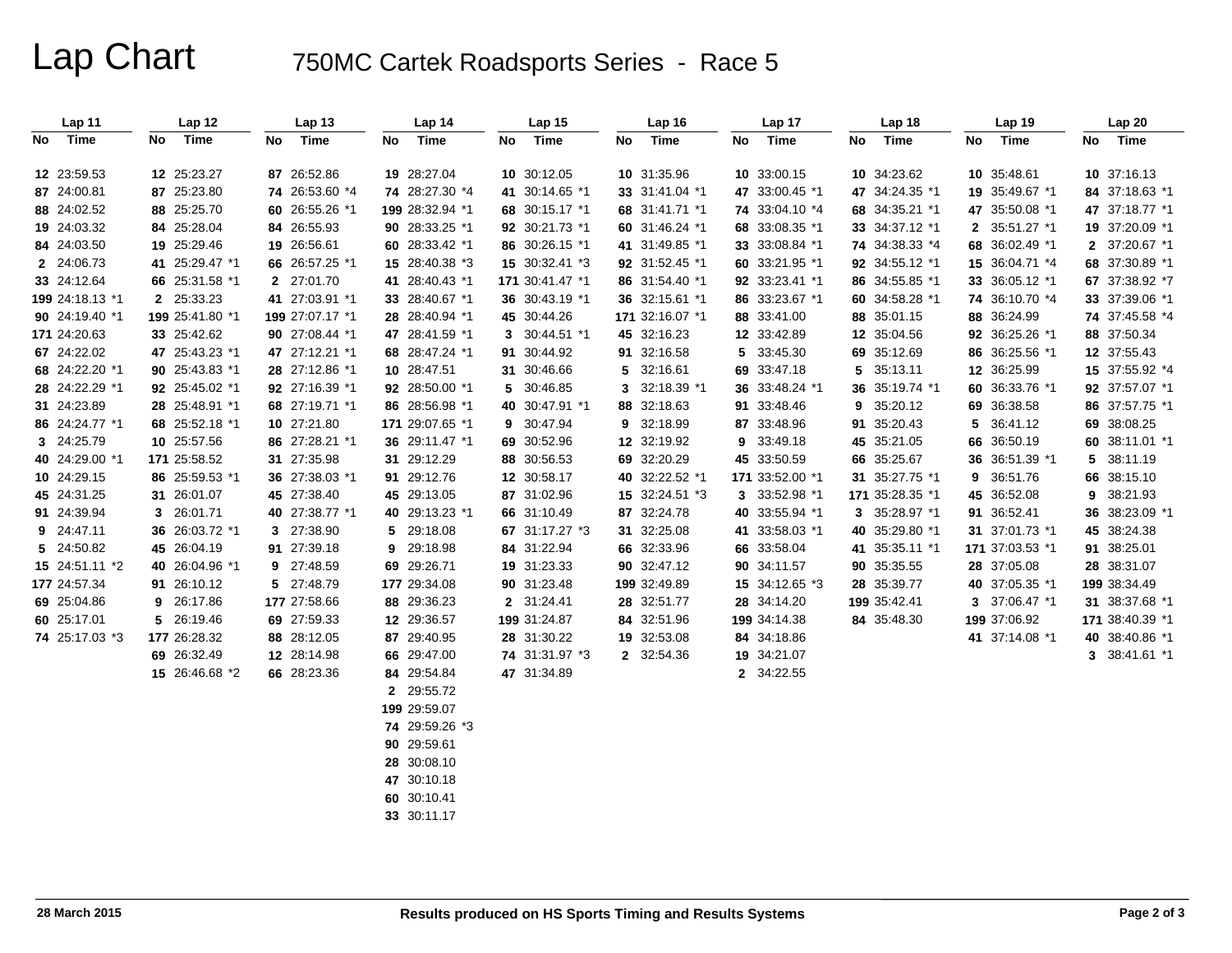# Lap Chart 750MC Cartek Roadsports Series - Race 5

|    | Lap21             |    | Lap 22          |    | Lap23           |    | Lap 24         |    | Lap25           |    | Lap26 |    | Lap 27 |    | Lap 28 |    | Lap 29 |    | Lap30 |
|----|-------------------|----|-----------------|----|-----------------|----|----------------|----|-----------------|----|-------|----|--------|----|--------|----|--------|----|-------|
| No | Time              | No | Time            | No | Time            | No | Time           | No | Time            | No | Time  | No | Time   | No | Time   | No | Time   | No | Time  |
|    | 10 38:44.87       |    | 10 41:03.80     |    | 10 43:27.49     |    | 10 44:49.33    |    | 10 46:11.12     |    |       |    |        |    |        |    |        |    |       |
|    | 47 38:47.63 *1    |    | 47 41:04.83 *1  |    | 47 43:27.89 *1  |    | 47 44:51.21 *1 |    | 171 46:11.26 *2 |    |       |    |        |    |        |    |        |    |       |
|    | 84 38:48.34 *1    |    | 84 41:05.45 *1  |    | 84 43:28.28 *1  |    | 84 44:53.42 *1 |    | 47 46:15.03 *1  |    |       |    |        |    |        |    |        |    |       |
|    | 19 38:49.17 *1    |    | 19 41:06.22 *1  |    | 19 43:29.70 *1  |    | 88 44:55.76    |    | 40 46:15.05 *2  |    |       |    |        |    |        |    |        |    |       |
|    | 2 38:51.19 *1     |    | 2 41:07.00 *1   |    | 2 43:30.09 *1   |    | 19 44:56.77 *1 |    | 3 46:15.47 *2   |    |       |    |        |    |        |    |        |    |       |
|    | 41 38:52.47 *2    |    | 68 41:08.11 *1  |    | 68 43:30.48 *1  |    | 68 44:57.55 *1 |    | 88 46:15.90     |    |       |    |        |    |        |    |        |    |       |
|    | 68 38:59.43 *1    |    | 33 41:08.98 *1  |    | 33 43:31.95 *1  |    | 12 44:58.93    |    | 84 46:19.15 *1  |    |       |    |        |    |        |    |        |    |       |
|    | 33 39:08.56 *1    |    | 41 41:10.22 *2  |    | 88 43:34.27     |    | 2 44:59.01 *1  |    | 12 46:20.88     |    |       |    |        |    |        |    |        |    |       |
|    | 88 39:25.99       |    | 88 41:11.53     |    | 41 43:34.65 *2  |    | 33 44:59.99 *1 |    | 68 46:24.19 *1  |    |       |    |        |    |        |    |        |    |       |
|    | 74 39:27.26 *4    |    | 74 41:12.31 *4  |    | 74 43:35.40 *4  |    | 74 45:08.05 *4 |    | 19 46:24.95 *1  |    |       |    |        |    |        |    |        |    |       |
|    | 67 39:29.79 *7    |    | 67 41:14.30 *7  |    | 67 43:36.52 *7  |    | 92 45:08.13 *1 |    | 2 46:26.06 *1   |    |       |    |        |    |        |    |        |    |       |
|    | 12 39:31.34       |    | 12 41:15.60     |    | 12 43:36.90     |    | 86 45:09.37 *1 |    | 33 46:26.87 *1  |    |       |    |        |    |        |    |        |    |       |
|    | 92 39:34.70 *1    |    | 92 41:16.13 *1  |    | 92 43:38.09 *1  |    | 69 45:09.49    |    | 69 46:35.96     |    |       |    |        |    |        |    |        |    |       |
|    | 86 39:35.12 *1    |    | 86 41:16.54 *1  |    | 86 43:38.25 *1  |    | 67 45:10.67 *7 |    | 92 46:37.64 *1  |    |       |    |        |    |        |    |        |    |       |
|    | 15 39:49.52 *4    |    | 15 41:38.09 *4  |    | 15 43:41.63 *4  |    | 41 45:25.82 *2 |    | 86 46:39.13 *1  |    |       |    |        |    |        |    |        |    |       |
|    | 69 39:49.99       |    | 69 41:38.58     |    | 69 43:41.74     |    | 15 45:25.97 *4 |    | 74 46:40.24 *4  |    |       |    |        |    |        |    |        |    |       |
|    | 60 40:49.55 *1    |    | 60 42:46.11 *1  |    | 60 44:21.10 *1  |    | 66 45:46.12    |    | 67 46:41.10 *7  |    |       |    |        |    |        |    |        |    |       |
|    | 5 40:50.39        |    | 5 42:46.63      |    | 5 44:21.40      |    | 199 45:48.92   |    | 41 46:54.96 *2  |    |       |    |        |    |        |    |        |    |       |
|    | 66 40:51.63       |    | 66 42:48.52     |    | 66 44:21.82     |    | 28 45:49.99    |    | 15 47:07.54 *4  |    |       |    |        |    |        |    |        |    |       |
|    | 9 40:52.29        |    | 9 42:48.96      |    | 9 44:22.16      |    | 5 45:51.01     |    | 66 47:09.33     |    |       |    |        |    |        |    |        |    |       |
|    | 36 40:53.16 *1    |    | 36 42:50.40 *1  |    | 28 44:24.71     | 9  | 45:53.79       |    | 28 47:11.23     |    |       |    |        |    |        |    |        |    |       |
|    | 45 40:54.14       |    | 45 42:51.31     |    | 199 44:26.07    |    | 60 45:56.55 *1 |    | 199 47:12.45    |    |       |    |        |    |        |    |        |    |       |
|    | 91 40:54.51       |    | 91 42:51.55     |    | 36 44:26.71 *1  |    | 36 45:57.60 *1 |    | 5 47:18.32      |    |       |    |        |    |        |    |        |    |       |
|    | 28 40:55.91       |    | 28 42:54.35     |    | 45 44:27.28     |    | 45 45:57.85    |    | 9 47:23.27      |    |       |    |        |    |        |    |        |    |       |
|    | 199 40:56.27      |    | 199 42:59.75    |    | 91 44:27.59     |    | 91 45:58.19    |    | 45 47:27.42     |    |       |    |        |    |        |    |        |    |       |
|    | 31 40:57.76 *1    |    | 31 43:04.94 *1  |    | 31 44:37.28 *1  |    | 31 46:08.71 *1 |    | 91 47:27.65     |    |       |    |        |    |        |    |        |    |       |
|    | 171 40:59.09 *1   |    | 171 43:06.46 *1 |    | 171 44:39.74 *1 |    |                |    | 36 47:29.60 *1  |    |       |    |        |    |        |    |        |    |       |
|    | 40 41:01.06 *1    |    | 40 43:08.93 *1  |    | 40 44:42.18 *1  |    |                |    | 60 47:31.65 *1  |    |       |    |        |    |        |    |        |    |       |
|    | $3$ 41:02.13 $*1$ |    | 3 43:09.31 *1   |    | 3 44:42.52 *1   |    |                |    | 31 47:40.29 *1  |    |       |    |        |    |        |    |        |    |       |
|    |                   |    |                 |    |                 |    |                |    |                 |    |       |    |        |    |        |    |        |    |       |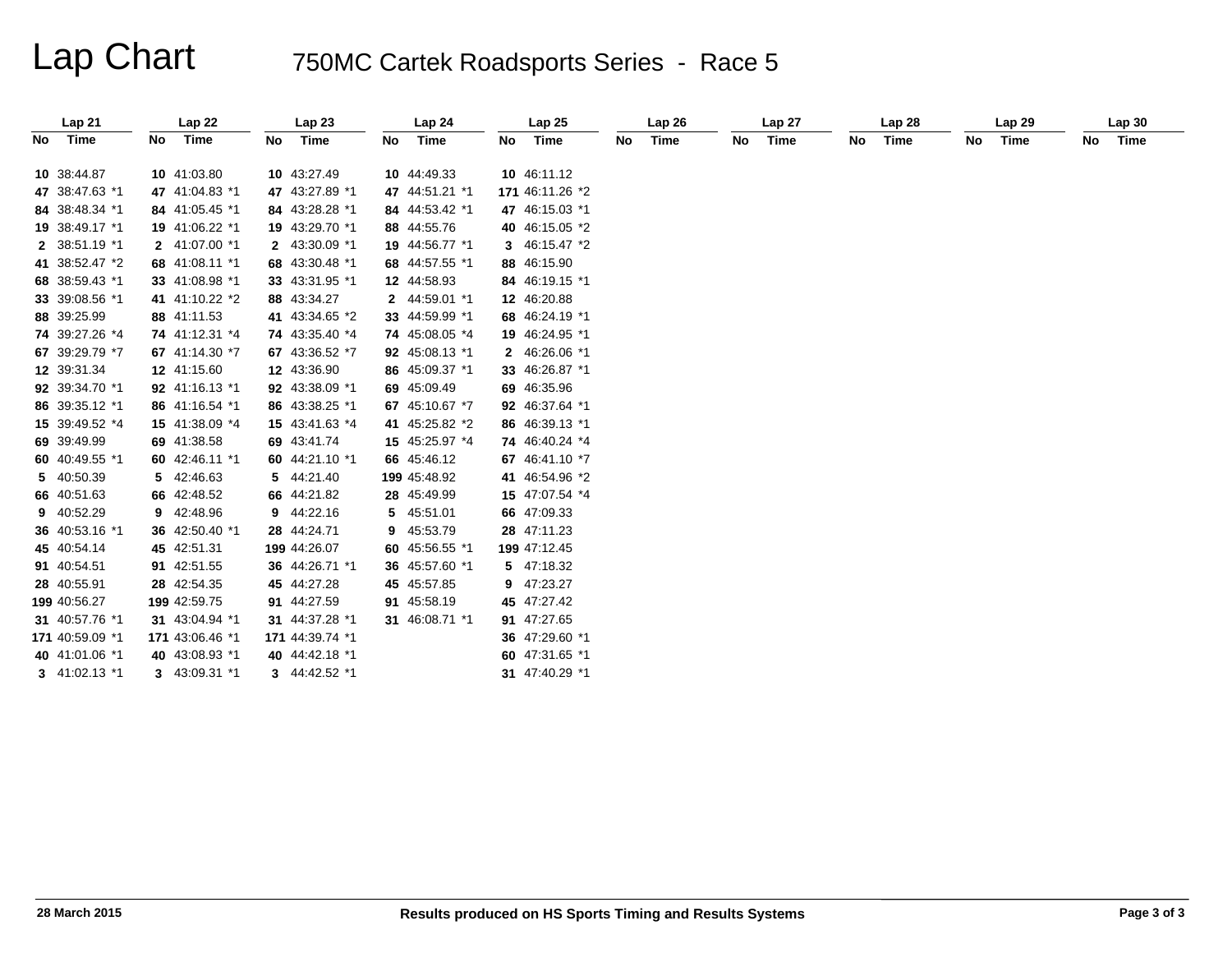## **750MC Cartek Roadsports Series**

## **LAP TIMES - Race 5**

| $\mathbf{2}$ | <b>Grant HATFIELD</b> |                      |                         |                            |                          |                |                            |                |                                             |                            |                 |  |  |  |
|--------------|-----------------------|----------------------|-------------------------|----------------------------|--------------------------|----------------|----------------------------|----------------|---------------------------------------------|----------------------------|-----------------|--|--|--|
|              | Lap                   | $\sim$ 1             | $\overline{2}$          | $\overline{\phantom{a}}$ 3 | $\overline{\mathbf{4}}$  | 5 <sub>1</sub> | $\overline{\phantom{0}}$ 6 | $\overline{7}$ | 8                                           | $\overline{9}$             | $\overline{10}$ |  |  |  |
|              | $1 \quad$             | 1:51.94              | 2:37.26                 | 2:55.58                    | 3:06.07                  | 1:28.34        | 1:31.53                    | 1:44.78        | 2:33.69                                     | 2:28.17                    | 2:22.83         |  |  |  |
|              | 11                    | 1:26.54              | 1:26.50                 | 1:28.47                    | 2:54.02                  | 1:28.69        | 1:29.95                    | 1:28.19        | 1:28.72                                     | 1:29.40                    | 1:30.52         |  |  |  |
|              | 21                    | 2:15.81              | 2:23.09                 | 1:28.92                    | 1:27.05                  |                |                            |                |                                             |                            |                 |  |  |  |
| $\mathbf{3}$ | <b>Dawn TUMBRIDGE</b> |                      |                         |                            |                          |                |                            |                |                                             |                            |                 |  |  |  |
|              | Lap                   | $\sim$ 1.            | $\overline{\mathbf{2}}$ | $\overline{\mathbf{3}}$    | $\overline{\mathbf{4}}$  | 5 <sub>5</sub> | $\overline{\phantom{0}}$ 6 | $\overline{7}$ | $\overline{\phantom{a}}$ 8                  | 9                          | $\overline{10}$ |  |  |  |
|              | $1 \quad$             | 2:16.35              | 2:43.48                 | 2:52.47                    | 2:59.36                  | 1:37.05        | 1:37.65                    | 1:47.44        | 2:14.00                                     | 2:26.63                    | 2:14.73         |  |  |  |
|              | 11                    | 1:36.63              | 1:35.92                 | 1:37.19                    | 3:05.61                  | 1:33.88        | 1:34.59                    | 1:35.99        | 1:37.50                                     | 1:35.14                    | 2:20.52         |  |  |  |
|              | 21                    | 2:07.18              | 1:33.21                 | 1:32.95                    |                          |                |                            |                |                                             |                            |                 |  |  |  |
| 5            |                       | <b>James ROGERS</b>  |                         |                            |                          |                |                            |                |                                             |                            |                 |  |  |  |
|              | Lap                   | $\sim$ 1             | $\mathbf{2}$            | $\overline{\phantom{a}}$ 3 | $\overline{4}$           | 5 <sub>5</sub> | 6                          | $\mathbf{7}$   | 8                                           | $\overline{9}$             | $\overline{10}$ |  |  |  |
|              | $1 \quad$             | 2:13.28              | 2:44.11                 | 2:52.77                    | 2:58.07                  | 1:31.40        | 1:33.64                    | 1:43.04        | 2:24.82                                     | 2:27.03                    | 2:54.74         |  |  |  |
|              | 11                    | 1:27.92              | 1:28.64                 | 1:29.33                    | 1:29.29                  | 1:28.77        | 1:29.76                    | 1:28.69        | 1:27.81                                     | 1:28.01                    | 1:30.07         |  |  |  |
|              | 21                    | 2:39.20              | 1:56.24                 | 1:34.77                    | 1:29.61                  | 1:27.31        |                            |                |                                             |                            |                 |  |  |  |
| 9            |                       | <b>Clive BUSSEY</b>  |                         |                            |                          |                |                            |                |                                             |                            |                 |  |  |  |
|              | Lap                   | $\sim$ 1             | $\overline{2}$          | $\overline{\phantom{a}}$ 3 | $\overline{\mathbf{4}}$  | 5 <sup>5</sup> | 6                          | $\overline{7}$ | 8                                           | $\overline{9}$             | 10              |  |  |  |
|              | 1                     | 1:59.59              | 2:40.37                 | 2:53.93                    | 3:02.65                  | 1:29.32        | 1:29.22                    | 1:41.93        | 2:34.55                                     | 2:25.93                    | 3:01.35         |  |  |  |
|              | 11                    | 1:28.27              | 1:30.75                 | 1:30.73                    | 1:30.39                  | 1:28.96        | 1:31.05                    | 1:30.19        | 1:30.94                                     | 1:31.64                    | 1:30.17         |  |  |  |
|              | 21                    | 2:30.36              | 1:56.67                 | 1:33.20                    | 1:31.63                  | 1:29.48        |                            |                |                                             |                            |                 |  |  |  |
| 10           | <b>Allan GIBSON</b>   |                      |                         |                            |                          |                |                            |                |                                             |                            |                 |  |  |  |
|              | Lap                   | $\sim$ 1             | $\mathbf{2}$            | $\overline{\mathbf{3}}$    | $\overline{4}$           | 5 <sub>1</sub> | $\overline{\phantom{0}}$ 6 | $\overline{7}$ | 8                                           | 9                          | $\overline{10}$ |  |  |  |
|              | 1                     | 1:43.14              | 2:38.01                 | 2:56.83                    | 3:05.85                  | 1:24.92        | 1:34.75                    | 1:48.39        | 2:32.86                                     | 2:28.59                    | 2:51.48         |  |  |  |
|              | 11                    | 1:24.33              | 1:28.41                 | 1:24.24                    | 1:25.71                  | 1:24.54        | 1:23.91                    | 1:24.19        | 1:23.47                                     | 1:24.99                    | 1:27.52         |  |  |  |
|              | 21                    | 1:28.74              | 2:18.93                 | 2:23.69                    | 1:21.84                  | 1:21.79        |                            |                |                                             |                            |                 |  |  |  |
| 12           | <b>Anthony JONES</b>  |                      |                         |                            |                          |                |                            |                |                                             |                            |                 |  |  |  |
|              |                       | Lap 1                | 2 <sup>7</sup>          | $\overline{\mathbf{3}}$    | $\overline{4}$           | $5 -$          | $6^{\circ}$                | $\overline{7}$ | 8                                           | $9^{\circ}$                | $\overline{10}$ |  |  |  |
|              |                       | 1   1:48.30          | 2:36.76                 | 2:56.12                    | 3:05.49                  | 1:23.55        | 1:22.97                    | 1:50.28        | 2:36.95                                     | 2:30.74                    | 2:25.06         |  |  |  |
|              | 11                    | 1:23.31              | 1:23.74                 | 2:51.71                    | 1:21.59                  | 1:21.60        |                            |                | 1:21.75  1:22.97  1:21.67  1:21.43  1:29.44 |                            |                 |  |  |  |
|              | 21                    | 1:35.91              | 1:44.26                 | 2:21.30                    | 1:22.03                  | 1:21.95        |                            |                |                                             |                            |                 |  |  |  |
| 15           |                       | <b>James BARRATT</b> |                         |                            |                          |                |                            |                |                                             |                            |                 |  |  |  |
|              | Lap                   | $\sim$ 1             |                         | $2 \t 3$                   | $\overline{\mathbf{4}}$  | 5 <sub>5</sub> |                            | $6$ $7$ $8$    |                                             | $\overline{\phantom{a}}$ 9 | $\overline{10}$ |  |  |  |
|              | $1 \quad$             | 2:22.49              | 2:45.03                 | 2:50.14                    | 2:58.49                  | 1:59.49        | 2:07.11                    | 2:35.96        | 5:20.46                                     | 1:51.94                    | 1:55.57         |  |  |  |
|              | 11                    | 1:53.70              | 1:52.03                 | 1:52.10                    | 1:48.14                  | 1:52.06        | 1:51.21                    | 1:53.60        | 1:48.57                                     | 2:03.54                    | 1:44.34         |  |  |  |
|              | 21                    | 1:41.57              |                         |                            |                          |                |                            |                |                                             |                            |                 |  |  |  |
| 19           | <b>Andrew STACEY</b>  |                      |                         |                            |                          |                |                            |                |                                             |                            |                 |  |  |  |
|              | Lap                   | $\sim$ 1.1           | $\overline{\mathbf{2}}$ | $\overline{\mathbf{3}}$    | $\overline{\phantom{a}}$ | $5 -$          | $\overline{\phantom{0}}$ 6 | $\overline{7}$ | $\overline{\mathbf{8}}$                     | $9^{\circ}$                | $\overline{10}$ |  |  |  |
|              | $1 \quad$             | 1:44.05              | 2:38.39                 | 2:56.59                    | 3:05.66                  | 1:27.17        | 1:28.74                    | 1:45.05        | 2:37.05                                     | 2:30.55                    | 2:23.74         |  |  |  |
|              | 11                    | 1:26.33              | 1:26.14                 | 1:27.15                    | 1:30.43                  | 2:56.29        | 1:29.75                    | 1:27.99        | 1:28.60                                     | 1:30.42                    | 1:29.08         |  |  |  |
|              | 21                    | 2:17.05              | 2:23.48                 | 1:27.07                    | 1:28.18                  |                |                            |                |                                             |                            |                 |  |  |  |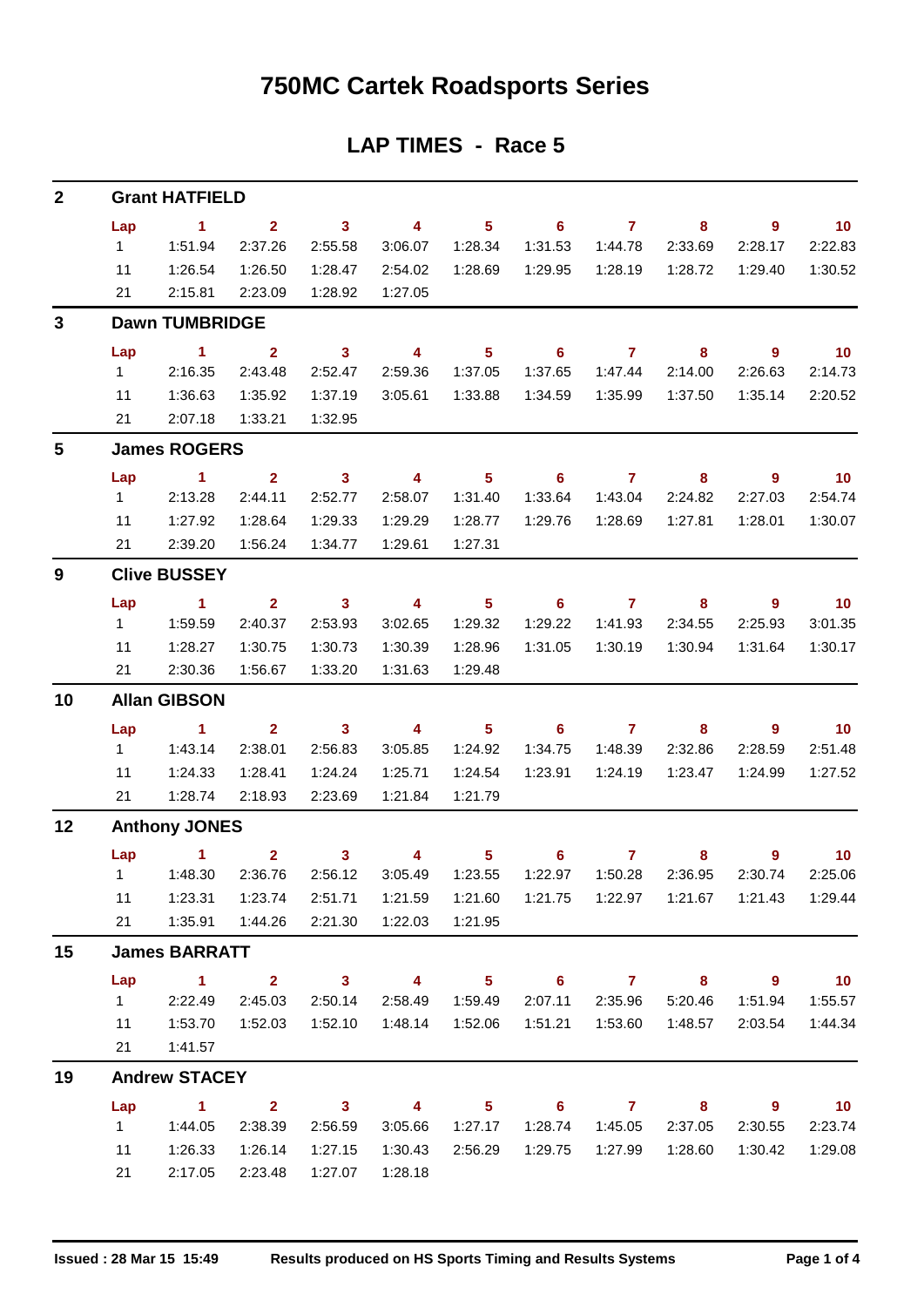| 28 | <b>Rob HORSFIELD</b>                                                                                         |                               |                         |                            |                         |                  |                            |                         |                           |                |                             |  |  |  |
|----|--------------------------------------------------------------------------------------------------------------|-------------------------------|-------------------------|----------------------------|-------------------------|------------------|----------------------------|-------------------------|---------------------------|----------------|-----------------------------|--|--|--|
|    | Lap                                                                                                          | $\sim$ 1                      | $\overline{2}$          | $\overline{\mathbf{3}}$    | $\overline{4}$          | 5 <sub>1</sub>   | $\overline{\phantom{0}}$ 6 | $\overline{7}$          | 8                         | $9^{\circ}$    | $\overline{10}$             |  |  |  |
|    | 1                                                                                                            | 1:45.18                       | 2:39.01                 | 2:56.22                    | 3:05.05                 | 1:23.29          | 1:53.03                    | 1:39.78                 | 2:32.41                   | 5:01.12        | 1:27.20                     |  |  |  |
|    | 11                                                                                                           | 1:26.62                       | 1:23.95                 | 1:28.08                    | 1:27.16                 | 1:22.12          | 1:21.55                    | 1:22.43                 | 1:25.57                   | 1:25.31        | 1:25.99                     |  |  |  |
|    | 21                                                                                                           | 2:24.84                       | 1:58.44                 | 1:30.36                    | 1:25.28                 | 1:21.24          |                            |                         |                           |                |                             |  |  |  |
| 31 | <b>George HOUGHAM</b>                                                                                        |                               |                         |                            |                         |                  |                            |                         |                           |                |                             |  |  |  |
|    | Lap                                                                                                          | $\overline{1}$ $\overline{2}$ |                         | $\overline{\mathbf{3}}$    | $\overline{4}$          | 5 <sub>1</sub>   | $\overline{\phantom{0}}$ 6 | $\overline{7}$          | 8                         | $\overline{9}$ | $\overline{10}$             |  |  |  |
|    | $1 \quad$                                                                                                    | 2:14.76                       | 2:43.69                 | 2:52.64                    | 2:59.69                 | 1:37.69          | 1:37.91                    | 1:46.89                 | 2:13.67                   | 2:26.58        | 2:14.71                     |  |  |  |
|    | 11                                                                                                           | 1:35.66                       | 1:37.18                 | 1:34.91                    | 1:36.31                 | 1:34.37          | 1:38.42                    | 3:02.67                 | 1:33.98                   | 1:35.95        | 2:20.08                     |  |  |  |
|    | 21                                                                                                           | 2:07.18                       | 1:32.34                 | 1:31.43                    | 1:31.58                 |                  |                            |                         |                           |                |                             |  |  |  |
| 33 |                                                                                                              | <b>Alex KNIGHT</b>            |                         |                            |                         |                  |                            |                         |                           |                |                             |  |  |  |
|    | Lap                                                                                                          | $\sim$ 1                      | $\mathbf{2}$            | $\overline{\mathbf{3}}$    | $\overline{\mathbf{4}}$ | 5 <sup>5</sup>   | $6^{\circ}$                | $\mathbf{7}$            | 8                         | $9^{\circ}$    | $\overline{10}$             |  |  |  |
|    | $1 \quad$                                                                                                    | 2:00.41                       | 2:41.12                 | 2:53.68                    | 3:02.27                 | 1:30.49          | 1:32.47                    | 1:39.93                 | 2:33.62                   | 2:26.39        | 2:22.47                     |  |  |  |
|    | 11                                                                                                           | 1:29.79                       | 1:29.98                 | 2:58.05                    | 1:30.50                 | 1:29.87          | 1:27.80                    | 1:28.28                 | 1:28.00                   | 1:33.94        | 1:29.50                     |  |  |  |
|    | 21                                                                                                           | 2:00.42                       | 2:22.97                 | 1:28.04                    | 1:26.88                 |                  |                            |                         |                           |                |                             |  |  |  |
| 36 |                                                                                                              | <b>Andy YEOMANS</b>           |                         |                            |                         |                  |                            |                         |                           |                |                             |  |  |  |
|    | Lap                                                                                                          | $\sim$ 1                      | $\overline{2}$          | $\overline{\mathbf{3}}$    | $\overline{\mathbf{4}}$ | 5 <sub>5</sub>   | $\overline{\phantom{0}}$ 6 | $\overline{7}$          | 8                         | $\overline{9}$ | 10                          |  |  |  |
|    | 1                                                                                                            | 2:11.47                       | 2:43.40                 | 2:51.99                    | 3:00.21                 | 1:34.79          | 1:37.22                    | 1:42.70                 | 2:20.15                   | 2:26.29        | 2:18.75                     |  |  |  |
|    | 11                                                                                                           | 3:16.75                       | 1:34.31                 | 1:33.44                    | 1:31.72                 | 1:32.42          | 1:32.63                    | 1:31.50                 | 1:31.65                   | 1:31.70        | 2:30.07                     |  |  |  |
|    | 21                                                                                                           | 1:57.24                       | 1:36.31                 | 1:30.89                    | 1:32.00                 |                  |                            |                         |                           |                |                             |  |  |  |
| 40 | <b>Lewis WARD</b>                                                                                            |                               |                         |                            |                         |                  |                            |                         |                           |                |                             |  |  |  |
|    | Lap                                                                                                          | $\sim$ 1                      | 2 <sup>1</sup>          | $\overline{\mathbf{3}}$    | $\overline{\mathbf{4}}$ | $5 -$            |                            | $6 \qquad \qquad 7$     | 8                         | 9              | $\overline{\phantom{0}}$ 10 |  |  |  |
|    | 1                                                                                                            | 2:04.82                       | 2:41.68                 | 2:52.98                    | 3:01.05                 | 1:34.85          | 1:36.14                    | 1:44.23                 | 2:22.89                   | 4:56.07        | 1:34.29                     |  |  |  |
|    | 11                                                                                                           | 1:35.96                       | 1:33.81                 | 1:34.46                    | 1:34.68                 | 1:34.61          | 1:33.42                    | 1:33.86                 | 1:35.55                   | 1:35.51        | 2:20.20                     |  |  |  |
|    | 21                                                                                                           | 2:07.87                       | 1:33.25                 | 1:32.87                    |                         |                  |                            |                         |                           |                |                             |  |  |  |
| 41 | <b>Declan McDONNELL</b>                                                                                      |                               |                         |                            |                         |                  |                            |                         |                           |                |                             |  |  |  |
|    |                                                                                                              | Lap $1$ 2                     |                         | $\overline{\mathbf{3}}$    | $\overline{4}$          |                  | $5 \t\t 6 \t\t 7$          |                         |                           | $8 - 8$        | $9 \t 10$                   |  |  |  |
|    |                                                                                                              | 1 2:20.16                     | 2:44.74                 | 2:51.28                    |                         | 2:58.24  1:37.52 | 1:38.27                    | 1:48.19                 | 2:29.57                   | 2:12.16        | 2:13.44                     |  |  |  |
|    | 11                                                                                                           | 2:35.90                       | 1:34.44                 | 1:36.52                    |                         |                  |                            |                         | 2:08.18  1:37.08  1:38.97 | 1:38.39        | 2:17.75                     |  |  |  |
|    | 21                                                                                                           | 2:24.43                       | 1:51.17                 | 1:29.14                    |                         |                  |                            |                         |                           |                |                             |  |  |  |
| 44 |                                                                                                              | <b>Jason GREATREX</b>         |                         |                            |                         |                  |                            |                         |                           |                |                             |  |  |  |
|    | Lap                                                                                                          | $\overline{1}$<br>2:03.41     | $\overline{2}$          | $\overline{\phantom{a}}$ 3 | $\overline{\mathbf{4}}$ | 5 <sub>1</sub>   | $\overline{\phantom{0}}$ 6 | $\mathbf{7}$<br>1:46.47 | 8                         | 9              | 10 <sub>1</sub>             |  |  |  |
|    | 2:41.59<br>2:53.25<br>3:00.36<br>1:30.31<br>1:35.20<br>2:25.95<br>$1 \quad$<br>2:25.62<br><b>Wayne LEWIS</b> |                               |                         |                            |                         |                  |                            |                         |                           |                |                             |  |  |  |
| 45 | Lap                                                                                                          | $\sim$ 1                      | $\overline{\mathbf{2}}$ | $\overline{\mathbf{3}}$    | $\overline{\mathbf{4}}$ | $5 -$            | $\overline{\phantom{a}}$ 6 | $\mathbf{7}$            | $\overline{\mathbf{8}}$   | $9^{\circ}$    | 10                          |  |  |  |
|    | 1                                                                                                            | 2:06.25                       | 2:41.97                 | 2:52.01                    | 3:00.83                 | 1:32.78          | 1:32.68                    | 1:45.92                 | 2:26.00                   | 2:28.94        | 2:32.49                     |  |  |  |
|    | 11                                                                                                           | 1:31.38                       | 1:32.94                 | 1:34.21                    | 1:34.65                 | 1:31.21          | 1:31.97                    | 1:34.36                 | 1:30.46                   | 1:31.03        | 1:32.30                     |  |  |  |
|    | 21                                                                                                           | 2:29.76                       | 1:57.17                 | 1:35.97                    | 1:30.57                 | 1:29.57          |                            |                         |                           |                |                             |  |  |  |
| 47 |                                                                                                              | <b>Simon VERSCHUEREN</b>      |                         |                            |                         |                  |                            |                         |                           |                |                             |  |  |  |
|    | Lap                                                                                                          | $\blacktriangleleft$          | $\overline{2}$          | $\overline{\phantom{a}}$ 3 | $\overline{4}$          | 5 <sub>1</sub>   | $\overline{\phantom{0}}$ 6 | $\overline{7}$          | 8                         | 9              | 10 <sub>1</sub>             |  |  |  |
|    | 1                                                                                                            | 2:10.12                       | 2:43.33                 | 2:52.11                    | 2:59.98                 | 1:36.78          | 1:39.30                    | 1:41.35                 | 2:21.79                   | 2:26.42        | 2:17.29                     |  |  |  |
|    | 11                                                                                                           | 2:54.76                       | 1:28.98                 | 1:29.38                    | 1:28.59                 | 1:24.71          | 1:25.56                    | 1:23.90                 | 1:25.73                   | 1:28.69        | 1:28.86                     |  |  |  |
|    | 21                                                                                                           | 2:17.20                       | 2:23.06                 | 1:23.32                    | 1:23.82                 |                  |                            |                         |                           |                |                             |  |  |  |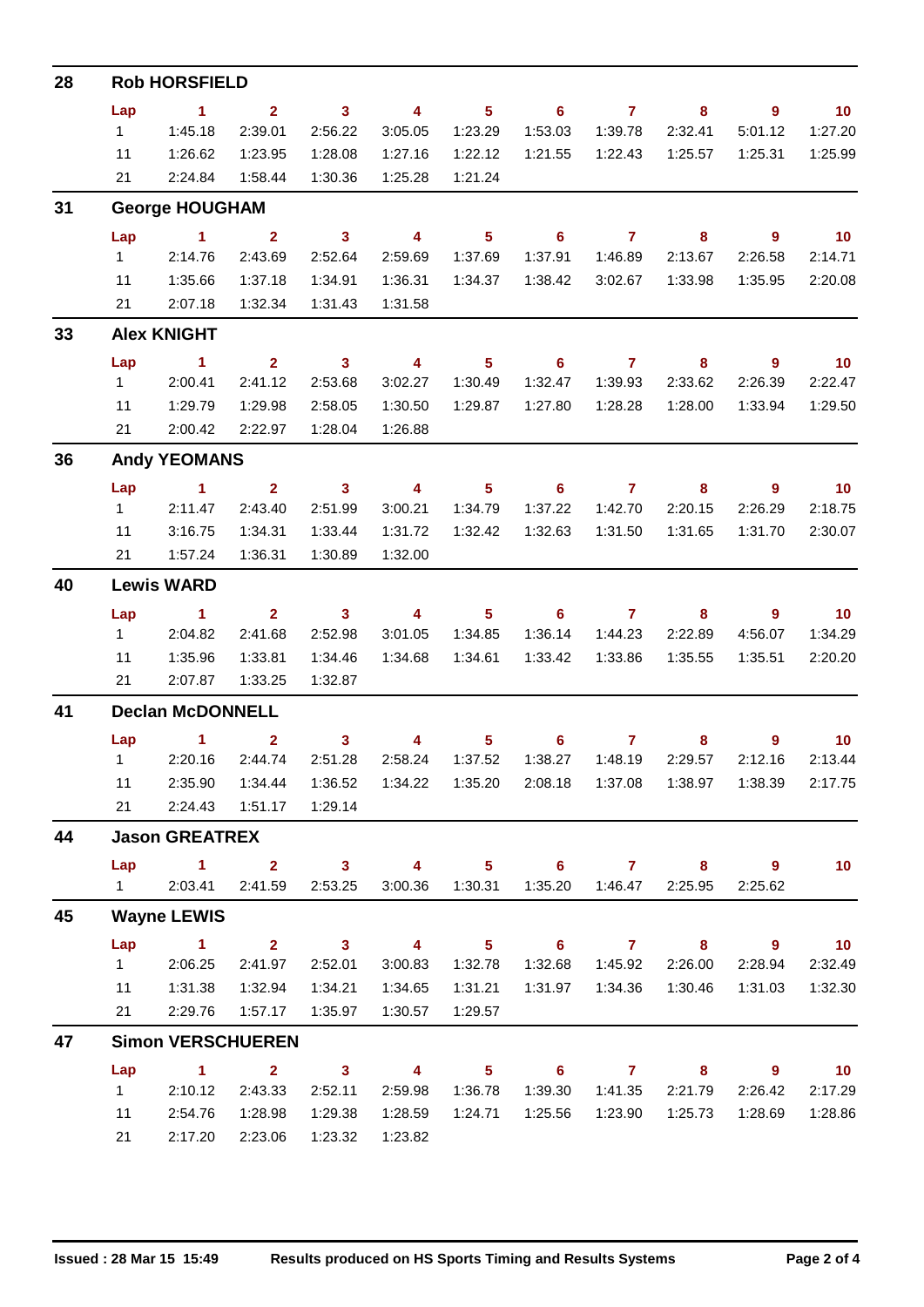| 60 | <b>Trevor COOPER</b>   |                         |                         |                         |                           |                            |                            |                                                                                                                                                                                                                                                                                                                                    |                         |                            |                 |  |  |
|----|------------------------|-------------------------|-------------------------|-------------------------|---------------------------|----------------------------|----------------------------|------------------------------------------------------------------------------------------------------------------------------------------------------------------------------------------------------------------------------------------------------------------------------------------------------------------------------------|-------------------------|----------------------------|-----------------|--|--|
|    | Lap                    | $\sim$ 1                | $\overline{2}$          | $\overline{\mathbf{3}}$ | $\overline{4}$            | $5 -$                      |                            | $6 \qquad \qquad 7$                                                                                                                                                                                                                                                                                                                | 8                       | $\overline{\phantom{a}}$ 9 | $\overline{10}$ |  |  |
|    | $1 \quad$              | 2:07.53                 | 2:42.36                 | 2:52.28                 | 3:00.82                   | 1:50.96                    | 1:37.02                    | 1:46.71                                                                                                                                                                                                                                                                                                                            | 2:12.24                 | 2:25.98                    | 3:05.65         |  |  |
|    | 11                     | 1:35.46                 | 1:38.25                 | 1:38.16                 | 1:36.99                   | 1:35.83                    | 1:35.71                    | 1:36.33                                                                                                                                                                                                                                                                                                                            | 1:35.48                 | 1:37.25                    | 2:38.54         |  |  |
|    | 21                     | 1:56.56                 | 1:34.99                 | 1:35.45                 | 1:35.10                   |                            |                            |                                                                                                                                                                                                                                                                                                                                    |                         |                            |                 |  |  |
| 66 | <b>David GARDNER</b>   |                         |                         |                         |                           |                            |                            |                                                                                                                                                                                                                                                                                                                                    |                         |                            |                 |  |  |
|    | Lap                    | $\sim$ 1                | $\overline{\mathbf{2}}$ | $\overline{\mathbf{3}}$ | $\overline{4}$            | 5 <sup>1</sup>             | $\overline{\phantom{0}}$ 6 | $\overline{7}$                                                                                                                                                                                                                                                                                                                     | 8                       | $9^{\circ}$                | $\overline{10}$ |  |  |
|    | $1 \quad$              | 1:53.57                 | 2:38.26                 | 2:55.28                 | 3:05.80                   | 1:28.80                    | 1:29.52                    | 1:44.88                                                                                                                                                                                                                                                                                                                            | 2:34.45                 | 2:27.53                    | 2:24.92         |  |  |
|    | 11                     | 2:48.57                 | 1:25.67                 | 1:26.11                 | 1:23.64                   | 1:23.49                    | 1:23.47                    | 1:24.08                                                                                                                                                                                                                                                                                                                            | 1:27.63                 | 1:24.52                    | 1:24.91         |  |  |
|    | 21                     | 2:36.53                 | 1:56.89                 | 1:33.30                 | 1:24.30                   | 1:23.21                    |                            |                                                                                                                                                                                                                                                                                                                                    |                         |                            |                 |  |  |
| 67 |                        | <b>Lloyd CHAFER</b>     |                         |                         |                           |                            |                            |                                                                                                                                                                                                                                                                                                                                    |                         |                            |                 |  |  |
|    | Lap                    | $\sim$ 1                | $\overline{2}$          | $\overline{\mathbf{3}}$ | $\overline{4}$            | 5 <sub>5</sub>             | 6                          | $\overline{7}$                                                                                                                                                                                                                                                                                                                     | 8                       | $\overline{9}$             | 10 <sub>1</sub> |  |  |
|    |                        | 1 2:18.20               | 2:43.57                 | 2:52.70                 | 2:58.91                   | 1:37.21                    | 1:37.99                    | 1:46.06                                                                                                                                                                                                                                                                                                                            | 2:13.97                 | 2:27.05                    | 2:13.90         |  |  |
|    |                        | 11  1:32.46             | 6:55.25                 | 6:21.65                 | 1:50.87                   | 1:44.51                    | 2:22.22                    | 1:34.15                                                                                                                                                                                                                                                                                                                            | 1:30.43                 |                            |                 |  |  |
| 68 |                        | <b>Steve HEWSON</b>     |                         |                         |                           |                            |                            |                                                                                                                                                                                                                                                                                                                                    |                         |                            |                 |  |  |
|    | Lap                    | $\sim$ 1                | $\sim$ 2                | $\overline{\mathbf{3}}$ | $\overline{4}$            | 5 <sub>5</sub>             | $\overline{6}$ 7           |                                                                                                                                                                                                                                                                                                                                    | 8                       | 9                          | $\overline{10}$ |  |  |
|    | $1 \quad$              | 1:52.85                 | 2:37.58                 | 2:55.30                 | 3:06.55                   | 1:27.89                    | 1:29.72                    | 1:43.61                                                                                                                                                                                                                                                                                                                            | 2:31.55                 | 5:07.87                    | 1:29.28         |  |  |
|    | 11                     | 1:29.98                 | 1:27.53                 | 1:27.53                 | 1:27.93                   | 1:26.54                    | 1:26.64                    | 1:26.86                                                                                                                                                                                                                                                                                                                            | 1:27.28                 | 1:28.40                    | 1:28.54         |  |  |
|    | 21                     | 2:08.68                 | 2:22.37                 | 1:27.07                 | 1:26.64                   |                            |                            |                                                                                                                                                                                                                                                                                                                                    |                         |                            |                 |  |  |
| 69 |                        | <b>Aaron HARDING</b>    |                         |                         |                           |                            |                            |                                                                                                                                                                                                                                                                                                                                    |                         |                            |                 |  |  |
|    | Lap                    | $\sim$ 1                | $\sim$ 2                | $\overline{\mathbf{3}}$ | $\overline{\mathbf{4}}$   | 5 <sub>1</sub>             | $\overline{\phantom{0}}$ 6 | $\overline{7}$                                                                                                                                                                                                                                                                                                                     | 8                       | $9^{\circ}$                | $\overline{10}$ |  |  |
|    | $1 \quad$              | 1:50.66                 | 2:37.37                 | 2:55.57                 | 3:05.79                   | 1:28.17                    | 1:30.66                    | 1:40.41                                                                                                                                                                                                                                                                                                                            | 2:34.87                 | 2:28.00                    | 3:24.76         |  |  |
|    | 11                     | 1:28.60                 | 1:27.63                 | 1:26.84                 | 1:27.38                   | 1:26.25                    | 1:27.33                    | 1:26.89                                                                                                                                                                                                                                                                                                                            | 1:25.51                 | 1:25.89                    | 1:29.67         |  |  |
|    | 21                     | 1:41.74                 | 1:48.59                 | 2:03.16                 | 1:27.75                   | 1:26.47                    |                            |                                                                                                                                                                                                                                                                                                                                    |                         |                            |                 |  |  |
| 74 | <b>Ben HANCY</b>       |                         |                         |                         |                           |                            |                            |                                                                                                                                                                                                                                                                                                                                    |                         |                            |                 |  |  |
|    | Lap                    | $\blacktriangleleft$    | $2^{\circ}$             | $\sim$ 3                | $\overline{4}$            | 5 <sub>1</sub>             | 6                          | $\overline{\mathbf{7}}$                                                                                                                                                                                                                                                                                                            | 8                       | $\overline{9}$             | 10 <sub>1</sub> |  |  |
|    |                        | 1  10:56.84             | 1:43.01                 | 1:36.43                 | 1:41.84                   | 2:12.25                    | 2:27.35                    | 3:05.36                                                                                                                                                                                                                                                                                                                            | 1:33.95                 | 1:36.57                    | 1:33.70         |  |  |
|    | 11                     | 1:31.96                 | 1:32.71                 | 1:32.13                 | 1:34.23                   | 1:32.37                    | 1:34.88                    | 1:41.68                                                                                                                                                                                                                                                                                                                            | 1:45.05                 | 2:23.09                    | 1:32.65         |  |  |
|    | 21                     | 1:32.19                 |                         |                         |                           |                            |                            |                                                                                                                                                                                                                                                                                                                                    |                         |                            |                 |  |  |
| 84 |                        | <b>Leon BIDGWAY</b>     |                         |                         |                           |                            |                            |                                                                                                                                                                                                                                                                                                                                    |                         |                            |                 |  |  |
|    | Lap                    | $\sim$ 1                | $\overline{\mathbf{2}}$ | $\overline{\mathbf{3}}$ | $\overline{4}$            | 5 <sub>1</sub>             | $\overline{\phantom{0}}$ 6 | $\overline{7}$ and $\overline{7}$ and $\overline{7}$ and $\overline{7}$ and $\overline{7}$ and $\overline{7}$ and $\overline{7}$ and $\overline{7}$ and $\overline{7}$ and $\overline{7}$ and $\overline{7}$ and $\overline{7}$ and $\overline{7}$ and $\overline{7}$ and $\overline{7}$ and $\overline{7}$ and $\overline{7}$ and | 8 <sup>°</sup>          | $9^{\circ}$                | $\overline{10}$ |  |  |
|    | $1 \quad$              | 1:57.24                 | 2:40.24                 | 2:53.99                 | 3:03.00                   | 1:26.54                    | 1:28.37                    | 1:43.37                                                                                                                                                                                                                                                                                                                            | 2:34.26                 | 2:28.10                    | 2:22.94         |  |  |
|    | 11                     | 1:25.45                 | 1:24.54                 | 1:27.89                 | 2:58.91                   | 1:28.10                    | 1:29.02                    | 1:26.90                                                                                                                                                                                                                                                                                                                            | 1:29.44                 | 1:30.33                    | 1:29.71         |  |  |
|    | 21                     | 2:17.11                 | 2:22.83                 | 1:25.14                 | 1:25.73                   |                            |                            |                                                                                                                                                                                                                                                                                                                                    |                         |                            |                 |  |  |
| 86 | <b>Petteri JOKINEN</b> |                         |                         |                         |                           |                            |                            |                                                                                                                                                                                                                                                                                                                                    |                         |                            |                 |  |  |
|    | Lap                    | $\sim$ 1                | $\overline{2}$          | $\overline{\mathbf{3}}$ | $\overline{4}$            | 5 <sub>5</sub>             | $\overline{\phantom{0}}$ 6 | $\overline{7}$                                                                                                                                                                                                                                                                                                                     | 8                       | 9                          | $\overline{10}$ |  |  |
|    | $1 \quad$              | 1:58.85                 | 2:39.92                 | 2:54.05                 | 3:03.26                   | 1:31.19                    | 1:31.74                    | 1:38.67                                                                                                                                                                                                                                                                                                                            | 2:31.86                 | 5:04.73                    | 1:30.50         |  |  |
|    | 11                     | 1:34.76                 | 1:28.68                 | 1:28.77                 | 1:29.17                   | 1:28.25                    | 1:29.27                    | 1:32.18                                                                                                                                                                                                                                                                                                                            | 1:29.71                 | 1:32.19                    | 1:37.37         |  |  |
|    | 21                     | 1:41.42                 | 2:21.71                 | 1:31.12                 | 1:29.76                   |                            |                            |                                                                                                                                                                                                                                                                                                                                    |                         |                            |                 |  |  |
| 87 |                        | <b>Neville ANDERSON</b> |                         |                         |                           |                            |                            |                                                                                                                                                                                                                                                                                                                                    |                         |                            |                 |  |  |
|    | Lap                    | $\sim$ 1.100            | $\overline{\mathbf{2}}$ | $\overline{\mathbf{3}}$ | $\overline{4}$            | $\overline{\phantom{1}}$ 5 |                            | $6\qquad 7$                                                                                                                                                                                                                                                                                                                        | $\overline{\mathbf{8}}$ | $9^{\circ}$                | $\overline{10}$ |  |  |
|    | $1 \quad$              | 1:49.69                 | 2:37.30                 | 2:55.85                 |                           | 3:05.13 1:26.49            | 1:25.16                    | 1:44.85                                                                                                                                                                                                                                                                                                                            | 2:36.89                 | 2:30.78                    | 2:24.33         |  |  |
|    |                        | 11   1:24.34   1:22.99  |                         |                         | 1:29.06  2:48.09  1:22.01 |                            |                            | 1:21.82  1:24.18                                                                                                                                                                                                                                                                                                                   |                         |                            |                 |  |  |